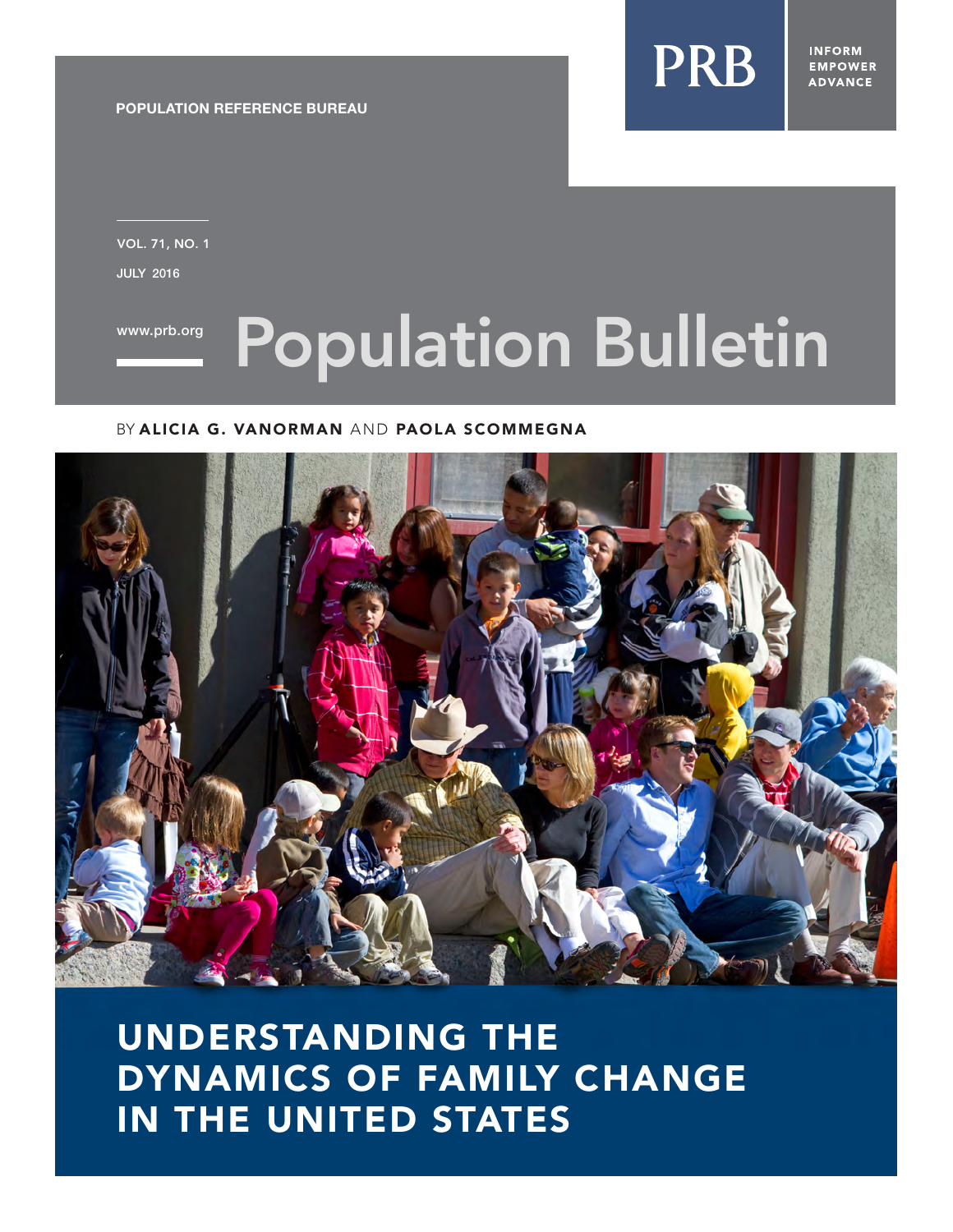## PRB

#### ABOUT THE AUTHORS

**ALICIA G. VANORMAN** is research associate in U.S. Programs at the Population Reference Bureau (PRB). **PAOLA SCOMMEGNA** is senior writer in U.S. Programs at PRB.

#### ACKNOWLEDGMENTS

We gratefully acknowledge several individuals at the Population Reference Bureau for assisting us with this *Population Bulletin*. Linda Jacobsen provided excellent guidance, advice, and editing throughout. We thank Mark Mather for insightful edits and comments, and Marissa Slowey and Kelvin Pollard for their assistance in preparing the figures and references.

The *Population Bulletin* is published twice a year and distributed to members of the Population Reference Bureau. *Population Bulletins*  are also available for \$7 each (discounts for bulk orders). To become a PRB member or to order PRB materials, contact PRB, 1875 Connecticut Ave., NW, Suite 520, Washington, DC 20009-5728; Tel.: 800-877-9881; Fax: 202-328-3937; E-mail: popref@prb.org; Website: www.prb.org.

#### **The suggested citation, if you quote from this publication, is:**

Alicia G. VanOrman and Paola Scommegna, "Understanding the Dynamics of Family Change in the United States," *Population Bulletin* 71, no. 1 (2016). For permission to reproduce portions from the *Population Bulletin*, write to PRB: Attn: Permissions; or e-mail: popref@prb.org.

Cover photo: © David R. Frazier Photolibrary, Inc. / Alamy

© 2016 Population Reference Bureau. All rights reserved.

#### POPULATION REFERENCE BUREAU

The Population Reference Bureau **INFORMS** people around the world about population, health, and the environment, and **EMPOWERS** them to use that information to **ADVANCE** the well-being of current and future generations.

Funding for this *Population Bulletin* was provided by grant 5R24HD042839 to the Center for Public Information on Population Research at the Population Reference Bureau by the *Eunice Kennedy Shriver* National Institute of Child Health and Human Development.

#### BOARD OF TRUSTEES

#### **Stanley Smith**, **Chair of the Board**

Professor Emeritus and Population Program Director, Bureau of Economic and Business Research, University of Florida, Gainesville, Fla.

**Elizabeth Schoenecker**, **Vice Chair of the Board** Former Chief, Policy, Evaluation, and Communication Division, Office of Population and Reproductive Health, USAID, Washington, D.C.

#### **Susan E. McGregor**, **Secretary of the Board**

Assistant Professor, Journalism and Assistant Director, Tow Center of Digital Journalism, Columbia University, New York, N.Y.

#### **Richard F. Hokenson**, **Treasurer of the Board**

Senior Managing Director and Partner, Evercore ISI, New York, N.Y.

**Jeffrey Jordan**, **PRB President and Chief Executive Officer** Population Reference Bureau, Washington, D.C.

**Christine A. Bachrach**, Research Professor, Department of Sociology and Maryland Population Research Center, University of Maryland, College Park, Md.

**Alaka Basu,** Professor, Development Sociology, Cornell University, Ithaca, N.Y.

**Bert T. Edwards**, Retired Partner, Arthur Andersen LLP and former Assistant Secretary/CFO, U.S. State Department, Washington, D.C.

**Parfait M. Eloundou-Enyegue**, Professor, Department of Development Sociology and Associate Director, Cornell Population Program, Cornell University, Ithaca, N.Y.

**David Finn,** Chief Operating Officer, AppEsteem, Bellevue, Wash.

**Amanda Glassman**, Director, Global Health Policy and Senior Fellow, Center for Global Development, Washington, D.C.

**Robert M. Groves**, Provost and Gerard Campbell Professor, Department of Mathematics and Statistics and Department of Sociology, Georgetown University, Washington, D.C.

**Jamie Herring**, Founder and President, HabitatSeven, Ottawa, Canada

**Scott C. McDonald**, President, Nomos Research, New York, N.Y.

**Marta Tienda**, Maurice P. During '22 Professor, Demographic Studies and Sociology and Public Affairs, Princeton University, Princeton, N.J.

**Linda J. Waite**, Lucy Flower Professor, Urban Sociology, University of Chicago, Chicago, Ill.

**Carolyn L. West,** Senior Vice President, Public Finance, PNC Bank N.A., Washington, D.C.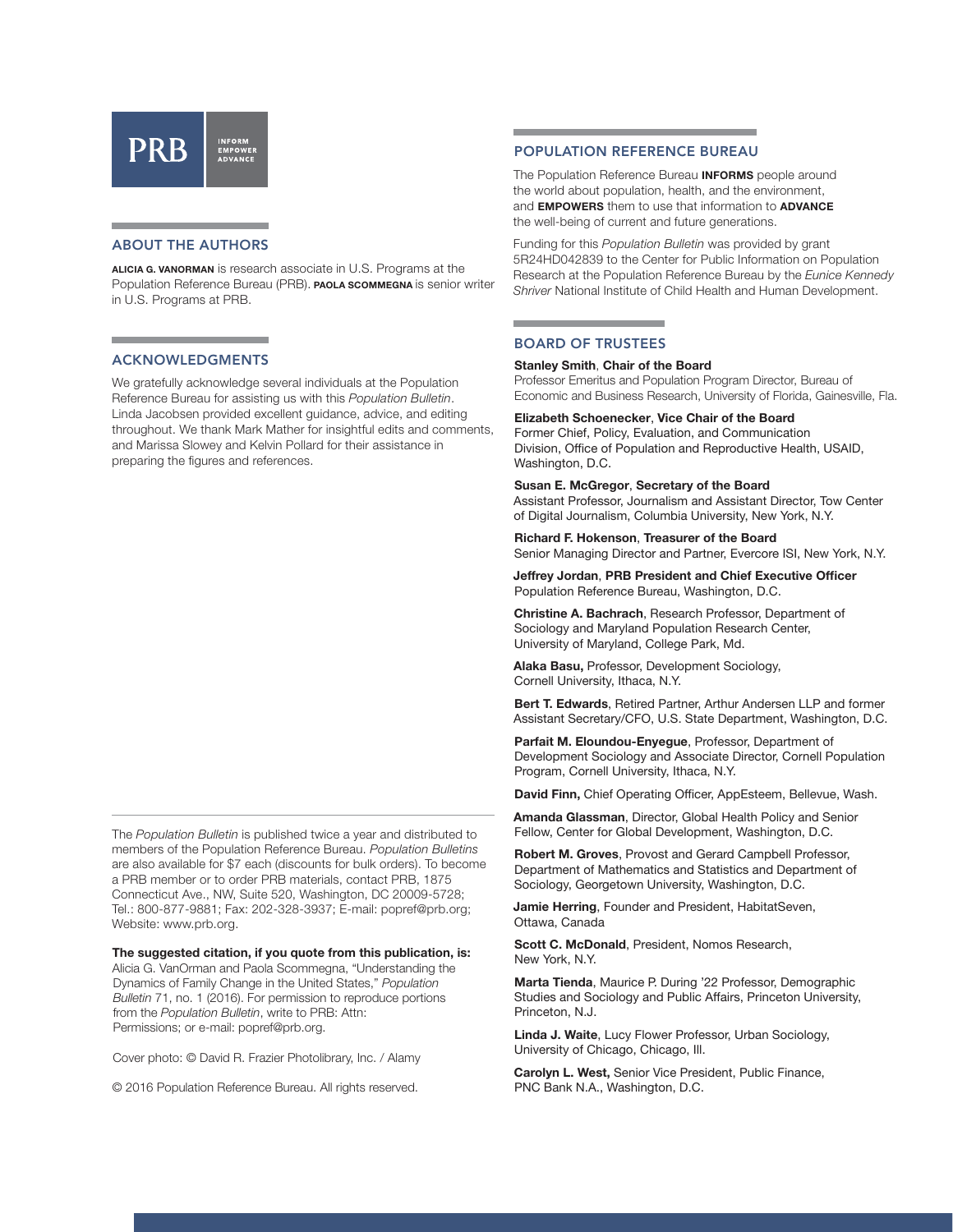## Population Bulletin

## UNDERSTANDING THE DYNAMICS OF FAMILY CHANGE IN THE UNITED STATES

#### BY ALICIA G. VANORMAN AND PAOLA SCOMMEGNA

#### **POPULATION REFERENCE BUREAU**

VOL. 71, NO. 1

JULY 2016

## TABLE OF CONTENTS

| NEW FAMILY FORMATION PATHWAYS LEAD TO COMPLEX                                                                                                   |
|-------------------------------------------------------------------------------------------------------------------------------------------------|
| Figure 1. Families Are Formed Via Marriage, Cohabitation,                                                                                       |
|                                                                                                                                                 |
|                                                                                                                                                 |
|                                                                                                                                                 |
| Figure 3. The Share of Women Ages 25 to 29 Who Have Never<br>Married More Than Quadrupled Between 1962 and 2014 5                               |
| <b>Figure 4.</b> Black Women Are Now Much Less Likely to Marry by Midlife  6                                                                    |
|                                                                                                                                                 |
| <b>Figure 5.</b> Among Women Under Age 45, a Majority at Every                                                                                  |
| Figure 6. Cohabitation Is Replacing Marriage as the Setting for First                                                                           |
| Figure 7. College-Educated Women Are Most Likely to Marry Their                                                                                 |
|                                                                                                                                                 |
|                                                                                                                                                 |
| Figure 8. An Increasing Share of Nonmarital Births Are to                                                                                       |
| Figure 9. Blacks Continue to Have the Highest Rate of Nonmarital                                                                                |
| <b>BREAKING UP: DISSOLVING MARRIAGES AND</b>                                                                                                    |
| <b>Figure 10.</b> Divorce Among Americans Over Age 50 Has Increased<br>Dramatically, While Declining Slightly for Those in Their 20s and 30s 11 |
| Figure 11. College Graduates Are Most Likely to Have                                                                                            |
| Figure 12. Asian-American Women Are Least Likely to Divorce                                                                                     |
|                                                                                                                                                 |
|                                                                                                                                                 |
| Table. More Than Four in 10 U.S. Children Live in a Single-Parent<br>Household, With a Stepparent, and/or Stepsibling(s) or Half-Sibling(s) 16  |
| <b>Figure 13.</b> Households With Both Biological Parents Have the<br>Highest Incomes; Children Living in Married Stepfamilies Receive          |
|                                                                                                                                                 |
|                                                                                                                                                 |
|                                                                                                                                                 |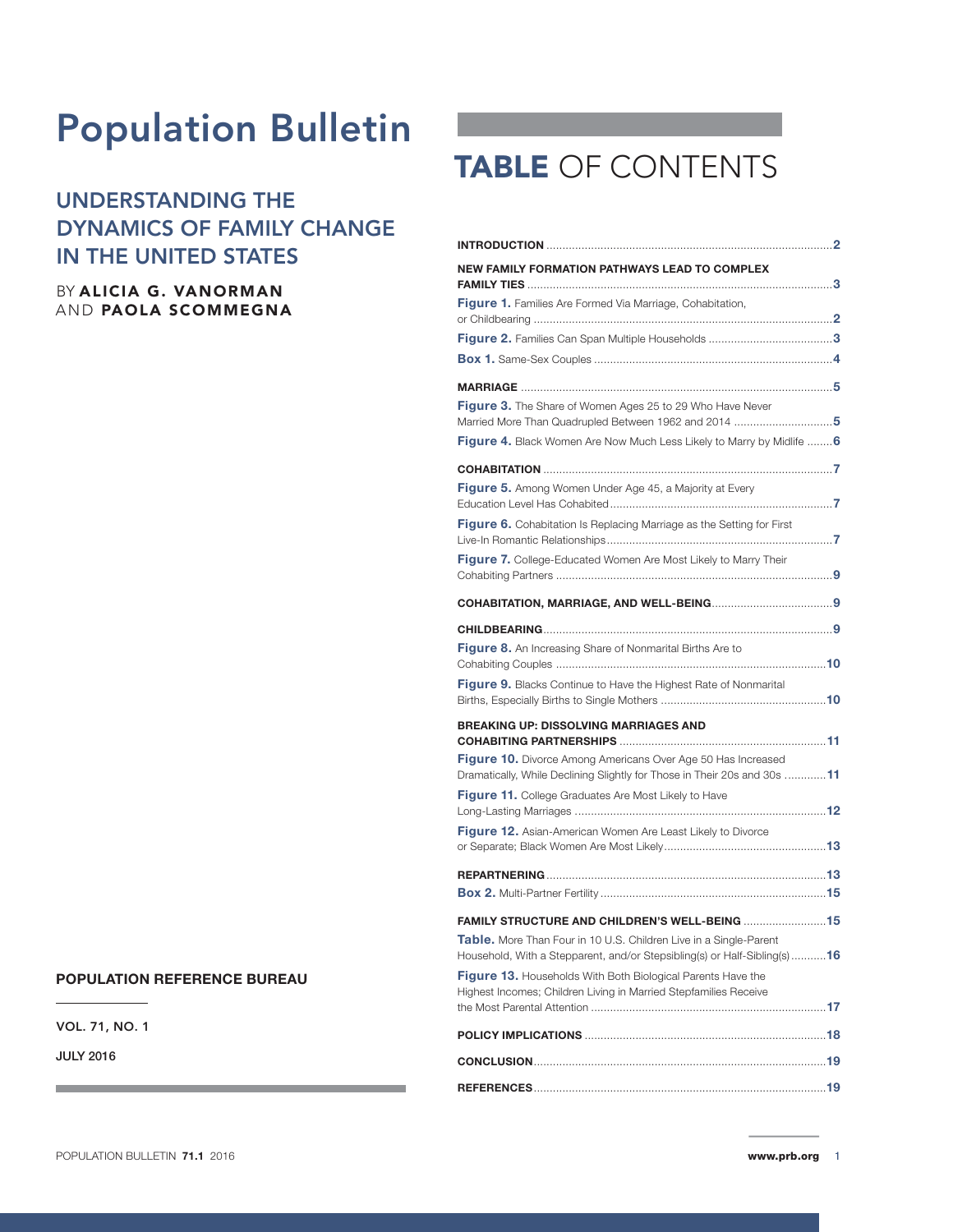Changing marriage and childbearing patterns in the United States have led to more unstable living arrangements and complex family ties.

## UNDERSTANDING THE DYNAMICS OF FAMILY CHANGE IN THE UNITED STATES

## 70%

The share of marriages in the 2010s preceded by cohabitation, up from 10 percent in the 1970s.



2 in 5 U.S. children who do not live with both biological parents in a nuclear or traditional family.

Demographic trends and the dynamics of family change point toward increasing risks for children, the elderly, and families, and potential impacts on government programs for children and the elderly.

Beginning in the 1960s—and accelerating over the last two decades—changes in marriage, divorce, cohabitation, and nonmarital childbearing have transformed family life in the United States. The family continues to serve a primary role in raising children and caring for elderly relatives. But new family patterns and increased instability are creating complex family and economic ties that often span multiple households. These unstable living arrangements and complex family relationships also affect the health and well-being of children and adults, creating challenges for families and policymakers alike.

Marriage has continued to decline in the United States, even as same-sex couples have won the right to marry. In 2014, about half of all U.S. adults were currently married, compared to nearly three-quarters in 1960. Multiple factors are driving this decline, including young adults delaying marriage to older ages, more couples cohabiting

before or instead of marrying, more couples divorcing, and fewer adults remarrying following a divorce or the death of a spouse. The dramatic rise in the share of children born to unmarried parents is also reshaping American families.

Compared to the 1950s, men and women today have more socially acceptable choices about how, when, and with whom to form intimate relationships and in what context to have children. No longer do marriage, co-residence, and parenting always go together, nor is marriage necessarily viewed as a life-long commitment. And a growing share of children experience unstable living arrangements—moving from families with two biological parents to families with a single parent, with a cohabiting parent, or with a stepparent—as more parents split up and form relationships with new partners. As a result, more children spend part of their childhood living with stepsiblings and halfsiblings. These changes have made family

#### FIGURE 1

#### Families Are Formed Via Marriage, Cohabitation, or Childbearing.

Family Formation Pathways



2 www.prb.org POPULATION BULLETIN **71.1** 2016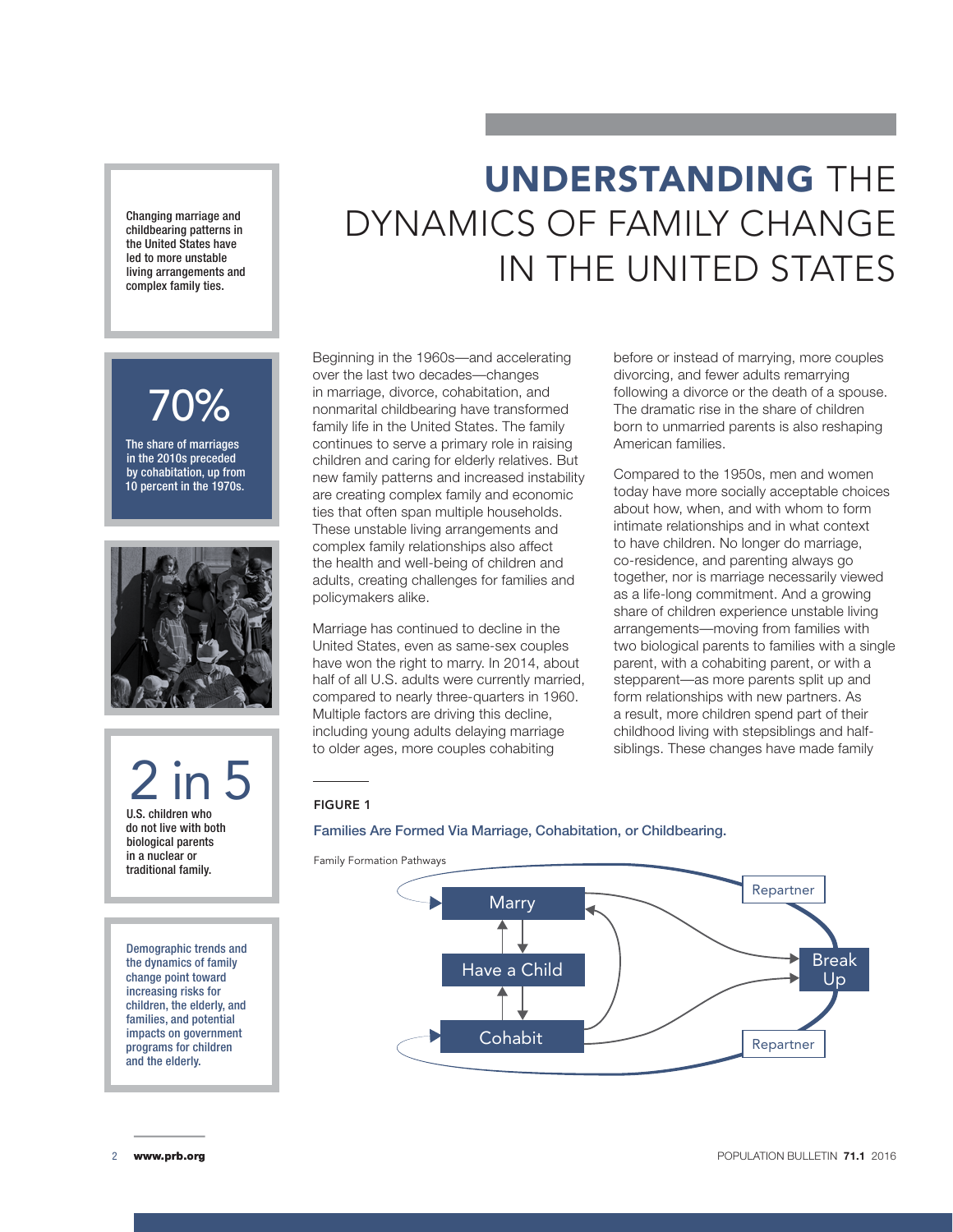ties more complex, making it harder for parents to invest time and money in their children—especially those who live in different households.

Marriage is associated with many benefits for children and adults, including higher income, better health, and longer life expectancy. Indeed, research shows that children raised outside of stable, two-parent families are more likely to be poor and to receive lower-quality parenting—which can hinder their healthy development and future life chances.<sup>1</sup> Declines in marriage and increases in complex and unstable families pose risks for children's and adults' future well-being, especially for disadvantaged groups—including racial/ethnic minorities and those with lower levels of education—because the retreat from marriage has been more heavily concentrated among these groups. Unless policymakers, researchers, and others address the causes and consequences of family change, progress in reducing social and economic inequalities among children may be undermined and existing disparities across racial/ethnic groups may widen.

In this *Population Bulletin*, we examine trends in U.S. family formation and stability, focusing on differences across racial/ ethnic groups and by socioeconomic status. We provide an up-to-date overview of key demographic research on marriage, cohabitation, divorce, and childbearing as well as the processes underlying family change. Data and research on same-sex partnerships and marriages are examined separately because of data limitations (see Box 1, page 4). We also address the implications of family structure and stability for children's well-being, and discuss the challenges in designing effective anti-poverty programs and other policies to promote family and child well-being. This report is intended to give decisionmakers a deeper understanding of the complex dynamics of family change and assist them in developing more effective strategies that enable all families in the United States to thrive.

## New Family Formation Pathways Lead to Complex Family Ties

Until the mid-20th century there was one typical family formation pathway: Men and women married, began living together, had children soon after they wed, and remained married throughout their lives. A typical family consisted of a married couple and their shared children living together in a single household connected through legal, biological, and social ties.

Today, there is no longer a single, sequential path for forming families. People have more socially acceptable choices about when, how, and with whom to form a family, and even our definition of "family" is changing. Although some men and women still get married before living together, the majority of first co-residential partnerships are cohabiting relationships. These cohabiting unions can have several different trajectories: Some cohabiting couples marry, some have children without marrying, and others break up before or after having children (see Figure 1, page 2). Many cohabiting relationships end rather than transitioning to marriage, and even those cohabiting couples who do marry may not remain married. Following the end of one cohabiting or marital relationship, men and women often go on to live with new partners, leading to relationship "churning" or the formation of multiple coresidential partnerships throughout adulthood.<sup>2</sup> And a growing share of adults have children with more than one partner.

As families have become more complex, so have the relationships among family members. Within a simple, nuclear family, two biological parents and their shared children live together in a single household—marriage, co-residence, and parenting go together. In complex families, a variety of biological, social, and legal ties among family members exist within and across households, including single parents, stepfamilies, and half-sibling relationships (see Figure 2). Defining and measuring such families is challenging as each family member may not "count" or view their relationship with

#### FIGURE 2

#### Families Can Span Multiple Households.

Stylized Example of Complex Family Ties



 $M1$  /F1

KEY

M3 and F2 cohabit, child C4 from previous relationship.

F2 and M1 previous marriage/divorce, child C2

M<sub>1</sub> and **F1** current marriage, child C1

**F1** and **M2** previous cohabitation, child C3

Cohabiting Family With Stepsiblings Married Family With Half-Siblings and Stepsiblings

Single-Parent Family

M2

C3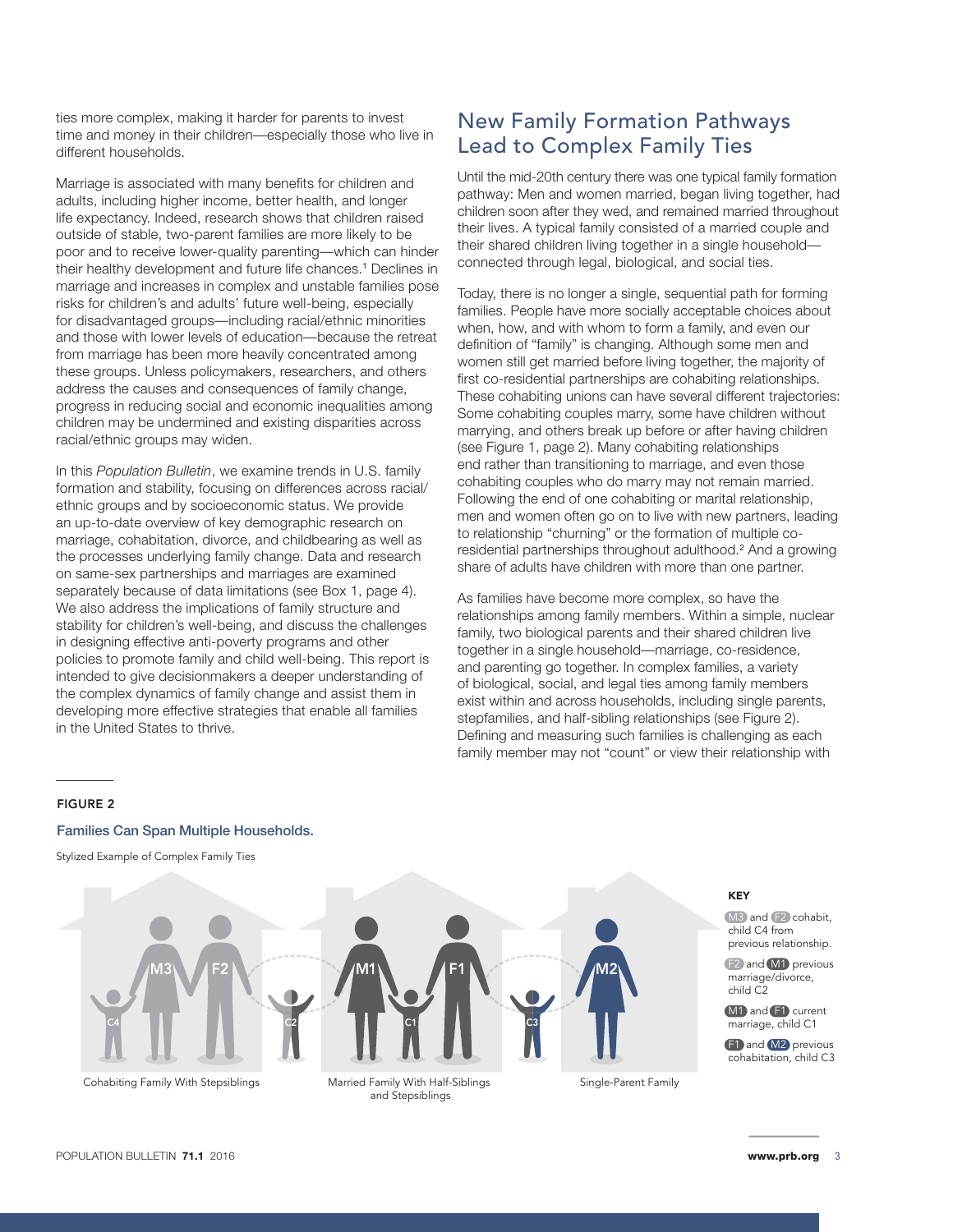#### BOX 1

## Same-Sex Couples

Growing public acceptance and expanded legal recognition of same-sex relationships have rapidly reshaped the social landscape in which gay and lesbian Americans form romantic partnerships. Most estimates suggest that same-sex couples represent roughly 1 percent of all U.S. couples who are married or cohabiting. The share of married same-sex couples increased rapidly following the U.S. Supreme Court's June 2015 decision legalizing same-sex marriage in every U.S. state (see figure). In October 2015, estimates show married same-sex couples totaled 486,000, representing 45 percent of all same-sex couples, up from the 2013 levels of 230,000 married same-sex couples, 21 percent of the total.<sup>1</sup>

#### The Number of Married Same-Sex Couples Increased Rapidly After the U.S. Supreme Court Legalized Same-Sex Marriage.



Estimated Number of Married Same-Sex Couples in the United States,

**Source:** Gary J. Gates and Taylor N. T. Brown, "Marriage and Same-Sex Couples After Obergefell," *Williams Institute Brief*, University of California, Los Angeles (November 2015).

The pace of change has made it difficult for social scientists to confidently report the number of same-sex couples and track how they are faring. Among the challenges are the relatively small size of the same-sex couple population and their shifting legal status. Additionally, enough different-sex couples accidently select the same-sex partner option in the American Community Survey that these errors must be corrected for accurate estimates. Federal data collection agencies are currently working to fine-tune their surveys to collect more comparable and accurate data for same-sex couples.

Same-sex couples were thought to be more likely to break up than different-sex couples. But using recent data, Wendy Manning, Susan L. Brown, and J. Bart Stykes show that same-sex and different-sex cohabiting couples are equally stable.<sup>2</sup> Recent access to marriage and domestic partnerships may be contributing to increasing stability among samesex couples. Similarly, a study by Michael Rosenfeld shows that same-sex couples who were married or had marriage-like commitments are just as stable as different-

sex married couples.<sup>3</sup> Despite the decline in marriage rates among the population as a whole, these findings suggest that marriage appears to be an important aspect of stable relationships for both same-sex and different-sex couples.

A frequent feature of the public debate over same-sex marriage is the impact of same-sex parenting on children's well-being. After surveying recent research on a wide range of child well-being indicators, the American Sociological Association concludes that overall "children raised by same-sex couples fare just as well as children raised by opposite-sex couples."4 One recent study, using the large, nationally representative American Time Use Survey, shows that same-sex couples invest as much or more time in their children than parents in different-sex relationships.<sup>5</sup>

Demographer Gary J. Gates points out that the majority of children currently in same-sex couple households have experienced family instability because most were born to different-sex parents, "one of whom is now in the same-sex relationship."6 He argues that instability, not the parents' sexual orientation, may underlie any disadvantages studies find among children being raised by same-sex couples.

Gates also identifies trends that suggest that a growing share of children in same-sex couple households will experience stable childhoods in the same family household. First, the overall share of same-sex couples raising children began declining in the mid-2000s. Gates attributes this shift to the widespread social acceptance of same-sex relationships that has created a climate where more gays and lesbians come out early in life—rather than first entering differentsex relationships—compared with previous generations.<sup>7</sup> Second, similar to married couples, more same-sex couples are having their own children via adoption or reproductive technologies such as surrogacy or artificial insemination.

#### **References**

- 1 Gary J. Gates and Taylor N. T. Brown, "Marriage and Same-Sex Couples After Obergefell," *Williams Institute Brief*, University of California, Los Angeles (November 2015).
- 2 Wendy Manning, Susan Brown, J. Bart Sykes, "Same-Sex and Different-Sex Cohabiting Couple Relationship Stability," Center for Family and Demographic Research, Bowling Green State University, Working Paper Series (2014).
- 3 Michael J. Rosenfeld, "Couple Longevity in the Era of Same-Sex Marriage in the United States," *Journal of Marriage and Family* 76, no. 5 (2014): 905-18.
- 4 American Sociological Association, "ASA Files Amicus Brief With Supreme Court in Support of Same-Sex Marriage Cases," Feb. 28, 2013, accessed at www.asanet. org/sites/default/files/savvy/documents/press/pdfs/ASA\_Amicus\_Brief\_Same\_Sex\_ Marriage\_News\_Release.pdf, on July 27, 2016.
- 5 Kate C. Prickett, Alexa Martin-Storey, and Robert Crosnoe, "A Research Note on Time With Children in Different- and Same-Sex Two Parent Families," *Demography* 52, no. 3 (2015): 905-18.
- 6 Gary J. Gates, "Marriage and Family: LGBT Individuals and Same-Sex Couples," *The Future of Children* 25, no. 2 (2015): 67-87.
- 7 Gates, "Marriage and Family."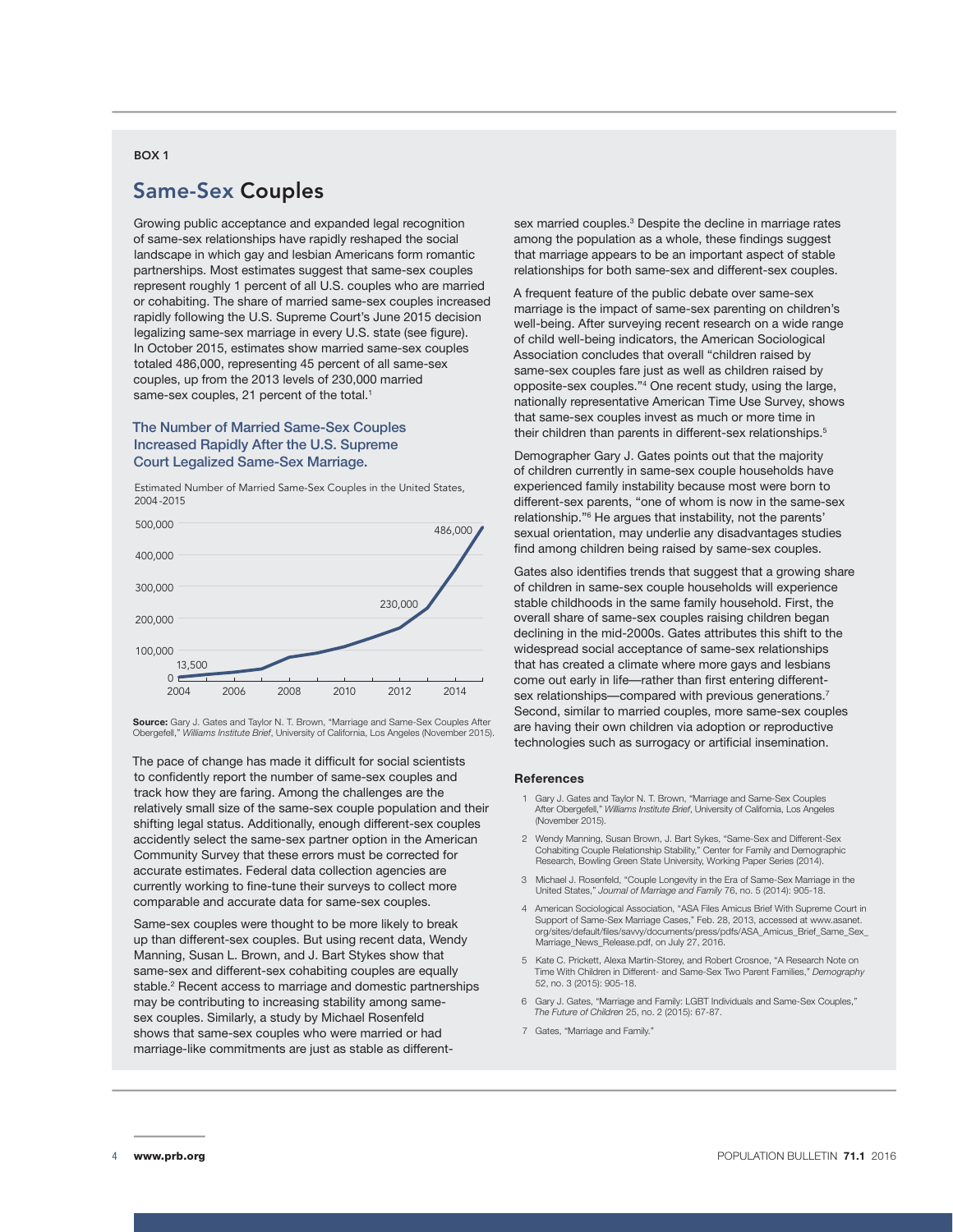all other family members in the same way.<sup>3</sup> Family complexity is not new—high mortality rates during the early 20th century led to many remarriages, stepfamilies, and half-siblings as men and women repartnered following the death of a spouse. What is different today is that complex families are increasingly created through cohabiting relationships—which tend to be unstable—rather than widowhood and remarriage, and occur disproportionately among disadvantaged populations.

### Marriage

The cornerstone of changing family patterns is the widely cited retreat from marriage. While the causes of this decline are still debated, most research points to a complex web of economic and social changes. Mass entry of women into the labor market and declining wages for men—especially lowerskilled men—shifted the economic incentives and necessity for women to marry. Growing gender equality at home and at work, together with the increased desire for self-fulfillment and individual autonomy, raised couples' expectations for marriage and family life. Now spouses are expected to be soul mates and best friends, not just good homemakers or breadwinners. Cultural change arising from the sexual revolution led to increasing acceptance of sexual activity outside of marriage, cohabitation, and unmarried parenthood—which ultimately decoupled marriage from childbearing. Technological and legal advances related to contraceptives and abortion gave women and couples tools to postpone births and pursue other opportunities prior to having children, further separating sexual activity from childbearing.

Together, these broad trends changed the nature of marriage. Marriage remains highly valued and most Americans tell interviewers that they hope to marry someday. But the process of entering marriage and the reasons for marrying are different today. Rather than serving as the foundation of family life and parenthood, and as the primary mechanism for building financial stability, marriage is now a "capstone" a way for individuals to signal that they have successfully navigated adulthood and achieved financial security.<sup>4</sup>

#### COUPLES DEFER MARRIAGE, INCREASE THEIR EXPECTATIONS

Today's young adults defer marriage to much older ages than any previous generation. The median age at marriage began steadily increasing in the mid-1960s, reaching a new historic high in 2015 at 27.1 for women and 29.2 for men.<sup>5</sup> The rising age at marriage coincides with an increasing share of young adults who have not yet married. As recently as 1989, nearly 30 percent of women ages 25 to 29 had never married. By 2014, this share increased to more than half—54 percent (see Figure 3).<sup>6</sup> Delaying marriage does not necessarily mean that adults are forgoing marriage altogether, but demographers are uncertain whether today's young adults will achieve similarly high rates of marriage as previous generations. The most widely cited estimate suggests that 90 percent of women can expect to marry by midlife, and indeed in 2014, 88 percent of women ages 45 to 49 had married.<sup>7</sup> But unless today's young

#### FIGURE 3

#### The Share of Women Ages 25 to 29 Who Have Never Married More Than Quadrupled Between 1962 and 2014.

Share of Never-Married U.S. Women by Age, 1962 to 2014 (percent)



**Source:** PRB analysis of data from the IPUMS-CPS, University of Minnesota, www.ipums.org.

adults marry at much higher rates than previous generations as they grow older, only 75 percent may marry by midlife.<sup>8</sup>

Married couples have always been expected to have the financial means to live independently in their own homes. As such, men's—and increasingly women's—good economic prospects increase their likelihood of marrying. However, structural changes in the economy since the 1970s have reduced the availability of family-supporting jobs for young adults, especially those who do not complete college. To achieve financial independence, men and women need to stay in school longer and take more time to establish successful career paths. Between 1973 and 2007, the share of 27-year-old men who could support themselves fell from nearly 80 percent to about 50 percent, according to a recent study comparing three cohorts from the National Longitudinal Survey of Youth (NLSY).<sup>9</sup> The proportion who could support a family of three fell from 70 percent to 30 percent over that period, likely contributing to delays in marriage.

At the same time, the economic prerequisites for entering marriage are higher today than they were for previous generations. Before marrying, contemporary couples desire financial security, stable employment, perhaps a mortgage and a car, and some savings—the signs of a middle-class lifestyle. Rising housing costs, falling rates of homeownership, mounting student debt, and declining job quality all pose barriers to getting married. A recent study by Daniel Schneider finds that owning a car or financial assets such as a bank or retirement account increased the likelihood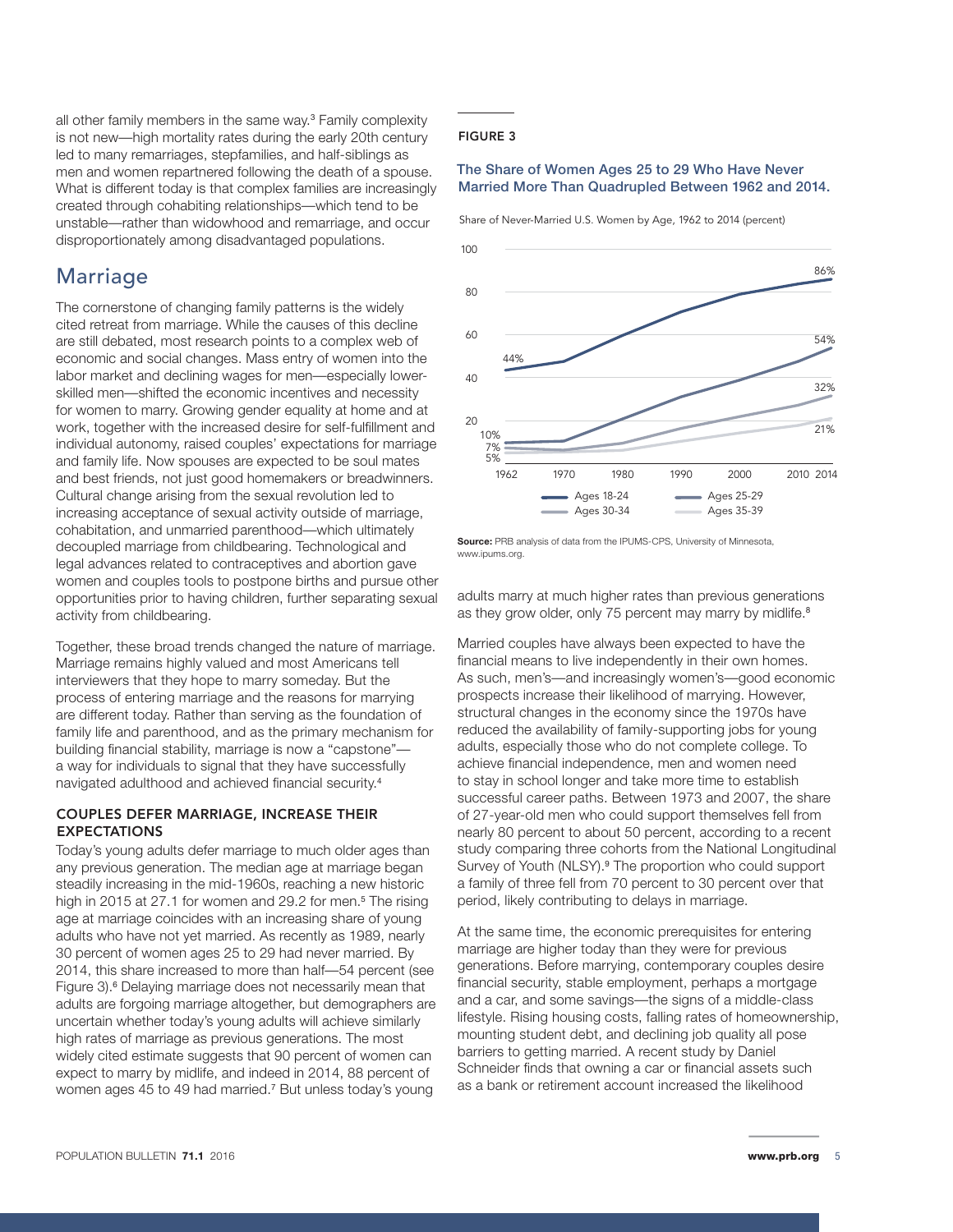of marriage among young adults in the 1980s and 1990s. His preliminary research also suggests that such measures of wealth became more important for marriage among the late baby boomers (born 1957 to 1964) as compared with the early baby boomers (born 1943 to 1953)—a finding that likely persists among today's young adults.<sup>10</sup> Another study drawing on the youngest NLSY cohort finds that educational debt delays entry into marriage, especially for women.<sup>11</sup> Economic security is also key. For example, being a member of a labor union increases a person's likelihood of marrying, primarily because of the higher income and more stable employment offered by such jobs.<sup>12</sup>

A host of other factors also present barriers to marriage, many of which have become more prevalent in recent decades. Marcia Carlson and colleagues use the Fragile Families and Child Wellbeing Study—a study of urban births to show that individuals who hold less positive attitudes about marriage, distrust the opposite gender, have an unsupportive relationship, and do not attend religious services are less likely to marry.<sup>13</sup> Incarceration also has a profound impact on marriage, both reducing the chances of entering marriage and destabilizing relationships.<sup>14</sup>

#### MARRIAGE "OUT OF REACH" FOR LESS EDUCATED?

The retreat from marriage is most pronounced among those who did not graduate from high school. Between the mid-1980s and the late-2000s, the share of women ages 35 to 44 without a high school degree who had ever married fell by 12 percentage points, dropping from 91 percent to 79 percent. The rate of ever marrying remained nearly unchanged for women with at least a four-year college degree; almost nine out of 10 women had ever married in both time periods.<sup>15</sup> Women with moderate levels of education—those who graduated from high school but did not complete a four-year college degree—have also experienced more substantial declines in marriage than women with a bachelor's degree. Indeed, collegeeducated women are now more likely to get married and remain married than those with less education.

Family researchers think that the deterioration of middle-class jobs among those without college degrees is the main culprit behind diverging marriage patterns. Kristen Harknett and Arielle Kuperburg use data from the Fragile Families Study to examine how local labor market conditions shape marriage patterns among unmarried parents with different levels of education.16 They find that the higher share of "discouraged workers" among less-educated men accounts for much of the education gap in marriage, and is more important than individual-level differences in earnings and employment. They conclude that if economic prospects were equal across all education groups, the education gap in marriage would be much smaller. Similarly, Daniel Schneider links the fewer assets owned by less-educated men to their lower marriage rates.17 The new view of marriage as a capstone with the prerequisite of financial security may be putting marriage out of reach for many men and women without college degrees.

Education also influences the choice of a marriage partner. Today, men and women are more likely to marry someone with the same level of education than in the past, and spouses are more likely to have similar earnings.<sup>18</sup> This trend has important implications for inequality and subsequent marriage patterns. Not only are noncollege-educated men and women less likely to marry, but when they do marry, their partner is similarly disadvantaged. The concentration of marriages among highly educated and high-earning couples may further raise the economic standards expected for marriage.

#### A GROWING BLACK-WHITE MARRIAGE GAP

Marriage patterns have also changed markedly by race/ ethnicity. Since the late 1980s, the median age at marriage among both black and white women increased by about three years, to 27 for black women and nearly 26 for white women. This means that among those who do marry, black and white women have experienced similar delays in marriage.<sup>19</sup> But there has been a significant divergence by race/ethnicity in the likelihood of ever marrying by midlife (ages 40 to 44). As recently as 1970, the black-white marriage gap remained modest with 92 percent of black women and 95 percent of white women ever marrying by midlife. By 2012, just over 60 percent of black women had ever married compared with more than 85 percent of white women (see Figure 4).<sup>20</sup>

Gaps in economic opportunities partially explain the sharp decline in marriage among blacks relative to other racial/ ethnic groups. Indeed, the most prominent explanation popularized by William Julius Wilson in *The Truly Disadvantaged*—hinges on how changes in manufacturing since the 1970s had devastating consequences for black men's earnings and employment, resulting in too few men being marriageable.<sup>21</sup> The mass incarceration of black men further removed men from the population, while also severely

#### FIGURE 4

#### Black Women Are Now Much Less Likely to Marry by Midlife.

Percentage of U.S. Women Ages 40-44 Who Had Ever Married by Race/Ethnicity, 1940-2014



**Source:** PRB analysis of data from the IPUMS-USA, University of Minnesota, www.ipums.org.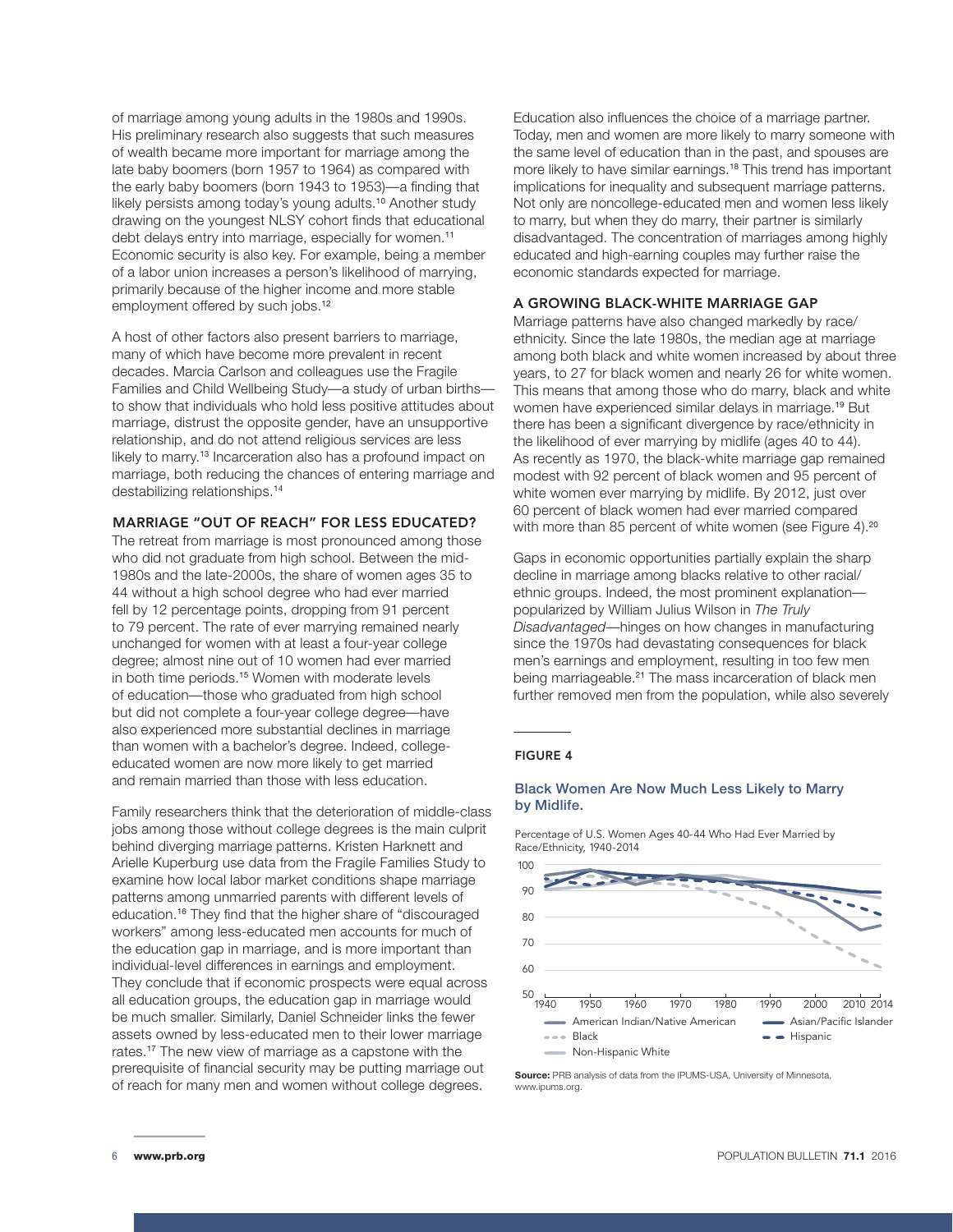constraining their future employment opportunities. But Daniel Lichter and colleagues find that racial differences in the availability of marriageable men explains only a portion of the black-white marriage gap.<sup>22</sup> And there is little evidence that reducing the incarceration rate will dramatically influence the marriage rate.<sup>23</sup>

The growing importance of economic resources, wealth, and class status for marriage exacerbates the blackwhite marriage gap because blacks remain economically disadvantaged relative to whites, argue R. Kelly Raley and colleagues.24 Blacks have lower levels of wealth and homeownership, which account for some of the differences in marriage, and it is more challenging for blacks to establish successful careers than whites.<sup>25</sup> Black men and women continue to have lower levels of educational attainment than whites, thus highly educated black men and women may find few potential mates in their social environments. Together, these factors reduce the marriage prospects and mates available for black men and women, and contribute to their retreat from marriage.

## Cohabitation

Although marriage rates have declined, adults are not forgoing intimate partnerships. Changing marriage patterns coupled with cultural shifts have transformed cohabitation from a rare and even deviant behavior to a common experience for women at all education levels (see Figure 5). In fact, the rise of cohabitation has largely offset the decline in marriage. Although the share of women ages 15 to 44 whose first unions were marriages declined between 1995 and 2006-2010, the share who have ever formed a union remained stable because more couples have cohabited (see Figure 6).<sup>26</sup>

#### MORE COUPLES COHABITING AND FEWER GETTING MARRIED

Is cohabitation an alternative to marriage or a stepping stone to marriage? The best answer is that cohabitation is in flux and serves many different roles in the family formation process.

In the United States, cohabiting unions tend to be quite short, with the majority of couples marrying or ending their relationship within two to three years.<sup>27</sup> And while the duration of cohabiting unions appears to be increasing, cohabiting partnerships are still shorter, on average, than marriages. For cohabiting unions formed in the early 1990s, 19 percent remained intact after three years compared to 30 percent among those formed just a few years later in the late 1990s.28 The most recent figures show that 32 percent of cohabiting unions remain intact after three years, but this is likely an underestimate.<sup>29</sup> Earlier research included only those cohabiting unions formed within five years of the survey date in order to capture recently formed unions, while the most current estimates included all first premarital cohabiting unions formed by women ages 15 to 44 regardless of when they began. The reasons cohabiting unions are lengthening are not clear, but they may be tied to economic barriers to marriage.

#### FIGURE 5

#### Among Women Under Age 45, a Majority at Every Education Level Has Cohabited.

The Share of Women Ages 19-44 Who Have Ever Cohabited, by Education Level, 1987 and 2011-2013



**Source:** Wendy D. Manning and Bart Stykes, "Twenty-Five Years of Change in Cohabitation in the United States, 1987-2013," National Center for Family and Marriage Research Family Profile FP-15-01 (2015); and Larry Bumpass and James Sweet, "National Estimates of Cohabitation," *Demography* 26, no. 4 (1989): 615-25.

#### FIGURE 6

#### Cohabitation Is Replacing Marriage as the Setting for First Live-In Romantic Relationships.

Share of Women Ages 15-44, by First Union Type



**Source:** Casey E. Copen, Kimberly Daniels, and William D. Mosher, "First Premarital Cohabitation in the United States: 2006-2010 National Survey of Family Growth," *National Health Statistics Reports* no. 64 (2013).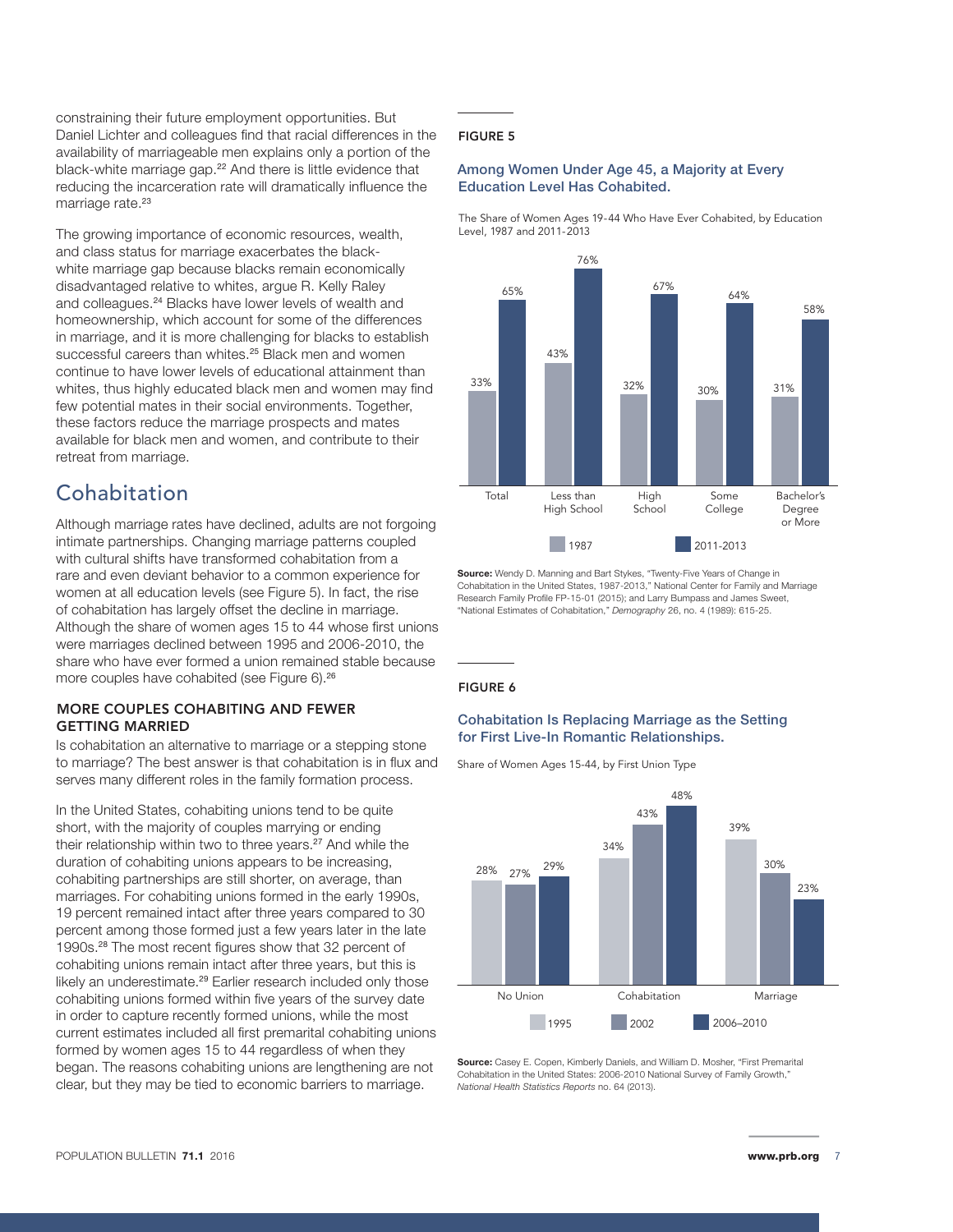Historically, cohabitation was seen as a stepping stone to marriage—couples moved in together and many married shortly thereafter. Yet, compared to 25 years ago, fewer couples today are engaged or have definite marriage plans when they begin to cohabit, and fewer cohabiting couples make the transition to marriage.<sup>30</sup> In the early 1990s, nearly six in 10 cohabiting couples married within three years; today, about four in 10 do so.<sup>31</sup>

In-depth interviews with cohabiting couples reveal that they are not deciding between marriage and cohabitation when they choose to live together. Many do not discuss their future relationship goals—including intentions to marry—before cohabiting. Rather, external concerns, such as financial problems, housing constraints, or pregnancy, along with a desire to spend more time together without the increased commitment and behavioral expectations associated with marriage, propel couples to live together.<sup>32</sup> Cohabiting couples are certainly committed to each other, but the decision to marry, if they marry, emerges only after a period of living together.

"Serial cohabitation"—living with multiple partners outside of marriage—is also on the rise. Among women born from 1958 to 1962, only 5 percent cohabited with more than one partner. For women born just 10 years later, the rate nearly tripled, rising to 14 percent.<sup>33</sup> Among women who had ever cohabited, 25 percent have serially cohabited, with even higher rates among those who have never married.<sup>34</sup> Serial cohabiters tend to be economically disadvantaged, so cohabitation may be a way for some to "try out" different partners while also navigating economic or other family constraints to marriage. However, if they do marry, serial cohabiters are more likely to divorce than others.

Cohabitation is now the main pathway to marriage. Nearly seven in 10 marriages formed after 2010 were preceded by cohabitation. This is a dramatic increase from the early 1970s when about one in 10 marriages were preceded by cohabitation.<sup>35</sup> For couples headed to the altar, cohabitation is a stepping stone to marriage, but on the whole, cohabitation is less tied to marriage than in the past.

Researchers are still not certain what causes cohabiting couples to marry. Cohabiters tell interviewers that if their financial circumstances were to improve, then they would marry.36 But there is limited evidence that getting a better job or having higher earnings leads couples to marry. Because cohabiting unions are typically short-lived, there are few data that capture cohabiting couples' incomes at multiple time points. Yet, among low-income cohabiting parents, gaining more income and becoming a homeowner are positively associated with marrying.<sup>37</sup> Pregnancy or planning to become a parent may also lead couples to marry, especially among those who are highly educated.<sup>38</sup>

#### COLLEGE-EDUCATED COHABITERS MORE LIKELY TO MARRY

Women with lower levels of education are the most likely to cohabit. Among women ages 19 to 44, three-quarters of those without a high school diploma had ever cohabited in 2011- 2013, compared with less than six in 10 of those with at least a four-year college degree (see Figure 5, page 7). Since the mid-to-late 1980s, women with moderate levels of education (at least a high school diploma but no four-year degree) have experienced a doubling in their likelihood of cohabiting.<sup>39</sup>

Cohabitation is more directly linked to marriage for those with college degrees. Within three years of forming a cohabiting union, more than half of women with at least a four-year college education have married their cohabiting partner, compared with 30 percent of those who did not finish high school. However, rates of cohabitation dissolution are quite similar across the two groups. After three years, similar shares of women remain with their cohabiting partner, but marriage is more likely for the most highly educated (see Figure 7, page 9).<sup>40</sup>

Interviews with college- and noncollege-educated cohabiters reveal socioeconomic differences in the formation and progression of cohabiting unions.<sup>41</sup> Movement from dating to living together occurs much faster among couples with less education and is more likely to be driven by financial necessity, while college-educated couples are more likely to report that cohabitation makes financial sense, is more convenient for day-to-day life, and offers a way to "test" the relationship. Although few couples entered cohabitation with any discussion of marriage beforehand, college-educated cohabiters made and solidified marriage plans more quickly. Couples without college degrees may be experiencing more "push" factors to form cohabiting unions than their more highly educated counterparts, who are able to be more deliberate about how cohabitation fits into their overall life and relationship plans.

#### COHABITATION PATTERNS DIFFER BY RACE/ETHNICITY

Racial/ethnic differences in cohabitation are not nearly as stark as the marriage gaps among groups. In the late 1980s, black women were slightly more likely to have ever cohabited (36 percent) compared with white women (32 percent) or Latinas (30 percent).<sup>42</sup> But black women's cohabitation rate has stalled since the early 2000s, while cohabitation continues to increase among whites and Latinas. By the early 2010s, black women were slightly less likely to have ever cohabited (59 percent) than white women (67 percent) or Latinas (64 percent).

In addition, black women who cohabit are less likely to convert those relationships to marriages than white women, contributing to the large marriage gap between racial/ethnic groups. Within three years of forming a cohabiting union, 44 percent of white women marry their partner compared with 31 percent of black women. Black women are no more likely to dissolve a cohabiting partnership within three years than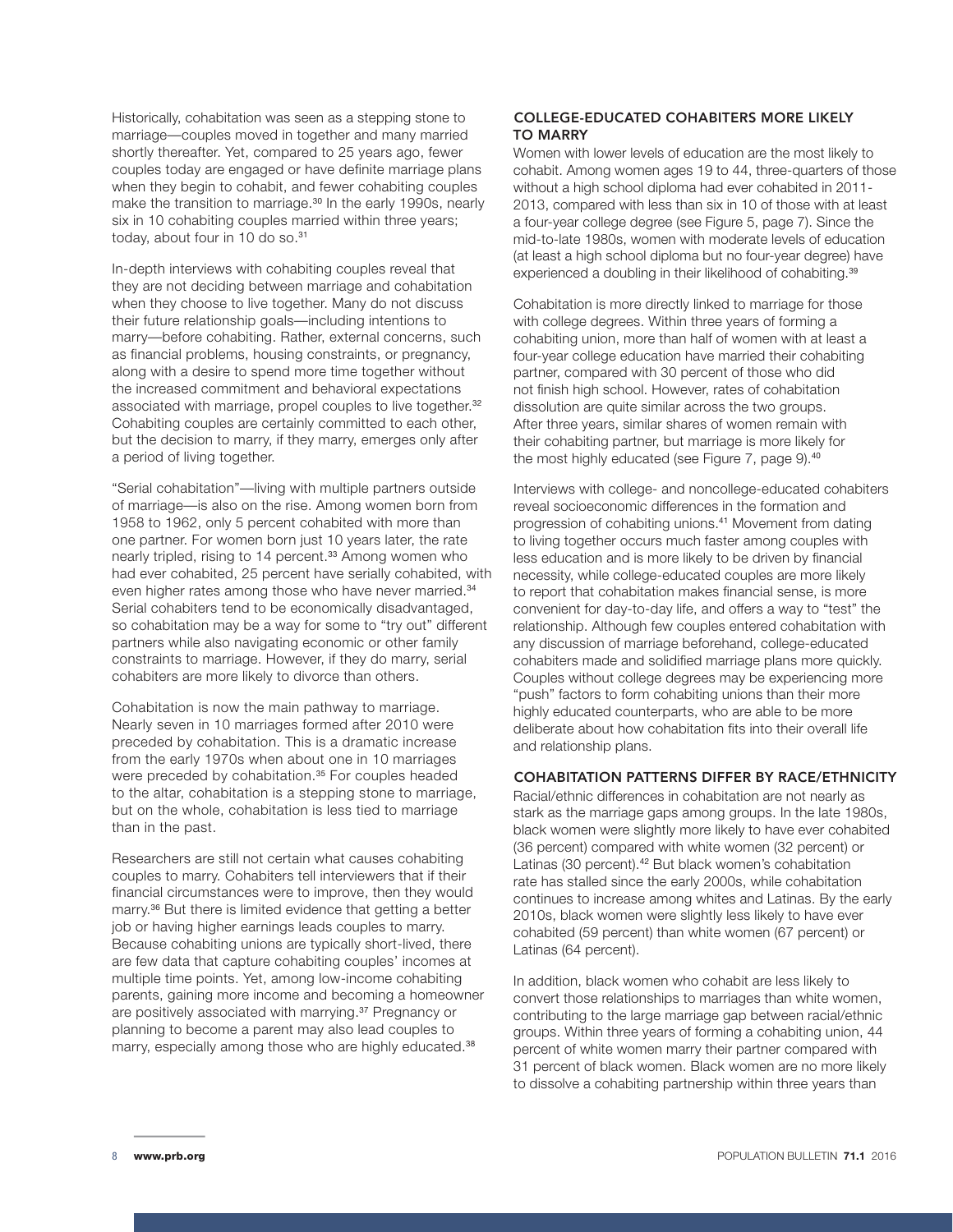#### FIGURE 7

#### College-Educated Women Are Most Likely to Marry Their Cohabiting Partners.

Share of Cohabiting Unions That Remained Intact, Transitioned to Marriage, or Ended Within Three Years, by Educational Attainment, Ages 22-44



**Source:** Casey E. Copen, Kimberly Daniels, and William D. Mosher, "First Premarital Cohabitation in the United States: 2006-2010 National Survey of Family Growth," *National Health Statistics Reports* no. 64 (2013).

white women, indicating that black women stay in these cohabiting relationships longer than white women.43 However, cohabiting black women experience more relationship instability after a pregnancy, with 12 percent breaking up compared with 6 percent of cohabiting white women.<sup>44</sup>

## Cohabitation, Marriage, and Well-Being

Married people tend to have better physical and mental health, live longer, have more economic resources, and have more social ties than unmarried individuals.45 Married couples may have better outcomes because healthier individuals with higher earnings potential are "selected" into marriage. That is, married individuals' health and economic advantages could arise because those with better health and economic opportunities may be more likely to marry and stay married than those who are less well-off. However, many researchers agree that marriage also has an independent, positive impact on well-being.

Recent changes in family life have blurred the boundaries between marriage and other family forms, leading scholars to question whether marriage continues to provide unique benefits that other types of family arrangements do not.

Two recent studies take novel approaches to addressing this question, using data from the National Survey of Families and Households (NSFH). Kelly Musick and Larry Bumpass focus on changes in well-being over time as individuals transition from being single, to cohabiting, to being married. This is a more stringent test of the causal impact of marriage on well-being than comparing married couples to cohabiters at a single point in time.<sup>46</sup> They find that both marrying and cohabiting are associated with better psychological wellbeing compared with being single. Indeed, they report the

"similarities between marriage and cohabitation to be more striking than the differences." However, married individuals report better health than those in other types of relationships. The authors suggest that access to health insurance through a spouse may be driving some of this health benefit.

Using NSFH data, Arielle Kuperberg divided cohabiting individuals into two categories based on marriage plans (uncertain and definite), and married individuals into two categories based on duration (less than five years and five or more years).47 Although overall, cohabiters have lower incomes and work fewer hours than married couples, she finds no differences in economic status when comparing cohabiting couples with definite marriage plans and those couples who recently married.

These new studies suggest that the benefits associated with marriage—as compared with cohabitation—may have more do to with who marries and the stability of such relationships than with marriage itself.

## **Childbearing**

Perhaps the most striking change in family formation over the past several decades is the decoupling of marriage and childbearing. In 1960, less than 5 percent of births were to unmarried women; today, 40 percent are outside of marriage.

Although the rise in childbearing outside of marriage is often attributed to the growing share of women who are not married and thus at risk of experiencing a nonmarital birth, Paula England and colleagues find that much of the increase is due to changes in how unmarried couples respond to a pregnancy.48 When marriage was considered the only acceptable context for childbearing, couples facing a nonmarital pregnancy frequently married before the birth—a so-called "shotgun" marriage, which today is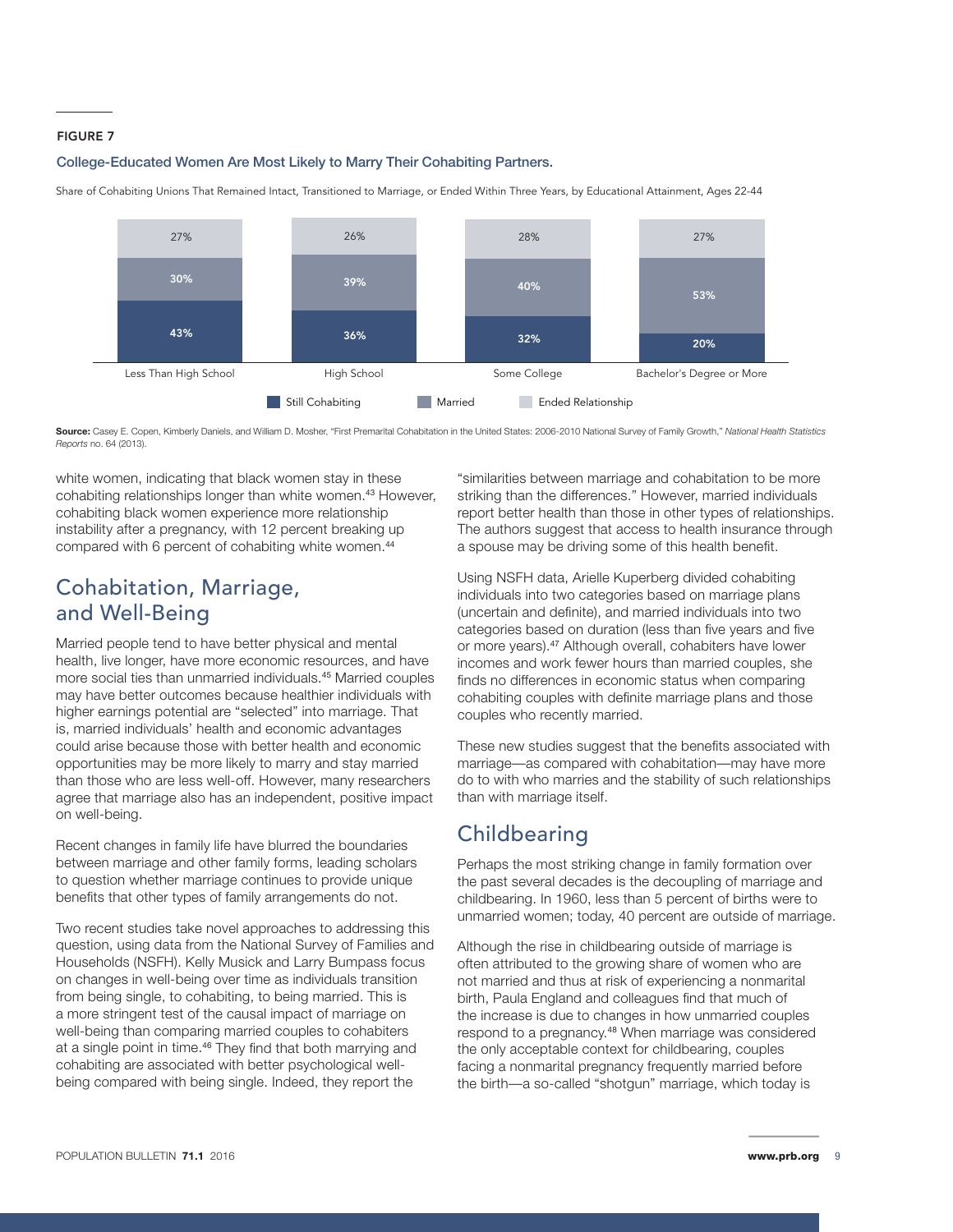termed a "postconception marriage." Beginning with the baby boomers, fewer couples have responded to a nonmarital conception by marrying, contributing to a substantial increase in nonmarital births—a trend which appears to be continuing among young adults today.<sup>49</sup> The declining stigma associated with premarital sexual activity and nonmarital births has likely contributed to the decline in postconception marriage. Because marriage is no longer the only setting for raising children, fewer couples feel compelled to marry in response to a pregnancy.

Births to cohabiting couples account for nearly all of the recent increase in nonmarital births (see Figure 8). Today, 25 percent of all births and about 60 percent of nonmarital births are to cohabiters.<sup>50</sup> Although the share of children born to married parents is declining, the share born to two parents living together—either married or unmarried—remains about the same. Furthermore, these data confirm earlier reports from low-income mothers that unmarried childbearing occurs within the context of committed intimate relationships, not as a result of more casual sex.<sup>51</sup> A growing share of children are born to parents who began living together before a pregnancy occurred.52 In this context, cohabitation is functioning much like marriage—"Couples first establish their romantic union and then have children," suggest Christina Gibson-Davis and Heather Rackin.

Black women continue to experience the highest rate of nonmarital childbearing, and the highest share of births to single mothers (see Figure 9).<sup>53</sup> The high rate of childbearing among black single mothers is partly due to the fact that they are less likely than whites or Latinas to move in with their

#### FIGURE 8

#### An Increasing Share of Nonmarital Births Are to Cohabiting Couples.

The Share of All Births by Relationship/Union Context at Birth, 1980-1984 to 2009-2013 43%



**Source:** Wendy D. Manning, Susan L. Brown, and Bart Stykes, "Trends in Birth to Single and Cohabiting Mothers, 1980-2013," National Center for Family and Marriage Research Family Profile FP-15-03 (2015); Larry Bumpass and Hsien-Hen Lu, "Trends in Cohabitation and Implications for Children's Family Contexts in the United States," *Population Studies* 54, no. 1 (2000): 29-41; and Sheela Kennedy and Larry L. Bumpass, "Cohabitation and Children's Living Arrangements: New Estimates From the United States," *Demographic Research* 19, no. 47 (2008): 1663-92.

Births

Mother

#### FIGURE 9

#### Blacks Continue to Have the Highest Rate of Nonmarital Births, Especially Births to Single Mothers.

Nonmarital Births by Relationship/Union Context at Birth and Race/Ethnicity, 1980-1984 and 2009-2013



**Source:** Wendy D. Manning, Susan L. Brown, and Bart Stykes, "Trends in Birth to Single and Cohabiting Mothers, 1980-2013," National Center for Family and Marriage Research Family Profile FP-15-03 (2015); and Larry Bumpass and Hsien-Hen Lu, "Trends in Cohabitation and Implications for Children's Family Contexts in the United States," *Population Studies* 54, no. 1 (2000): 29-41.

partners (either to cohabit or marry) if they become pregnant. Black women are also more likely to break up with their cohabiting partners during pregnancy.<sup>54</sup>

#### THE SEPARATION OF MARRIAGE AND CHILDBEARING FOR LESS-EDUCATED WOMEN

Childbearing outside of marriage has increased most among women without a college degree. In contrast, there has been remarkably little change over the past two decades in the context of childbearing among women with at least a four-year college degree. For college-educated women, marriage and parenthood still tend to go together. Highly educated women are less likely to become pregnant while cohabiting—10 percent are expected to become pregnant within two years of cohabiting compared with more than half of those who did not finish high school.<sup>55</sup> In the event of a pregnancy while cohabiting, college-educated women are also much more likely to marry their partner.<sup>56</sup> In combination, these trends result in fewer nonmarital births among highly educated women.

Why has nonmarital childbearing increased so dramatically among men and women without college degrees? Lesseducated men and women delay marriage because they have not yet achieved the level of economic security they deem necessary for marriage. The tightening connection between education and economic opportunities has reduced the availability of family- and marriage-supporting jobs for those without a college degree. Yet young, unmarried women with low levels of education and income continue to have children,

Mother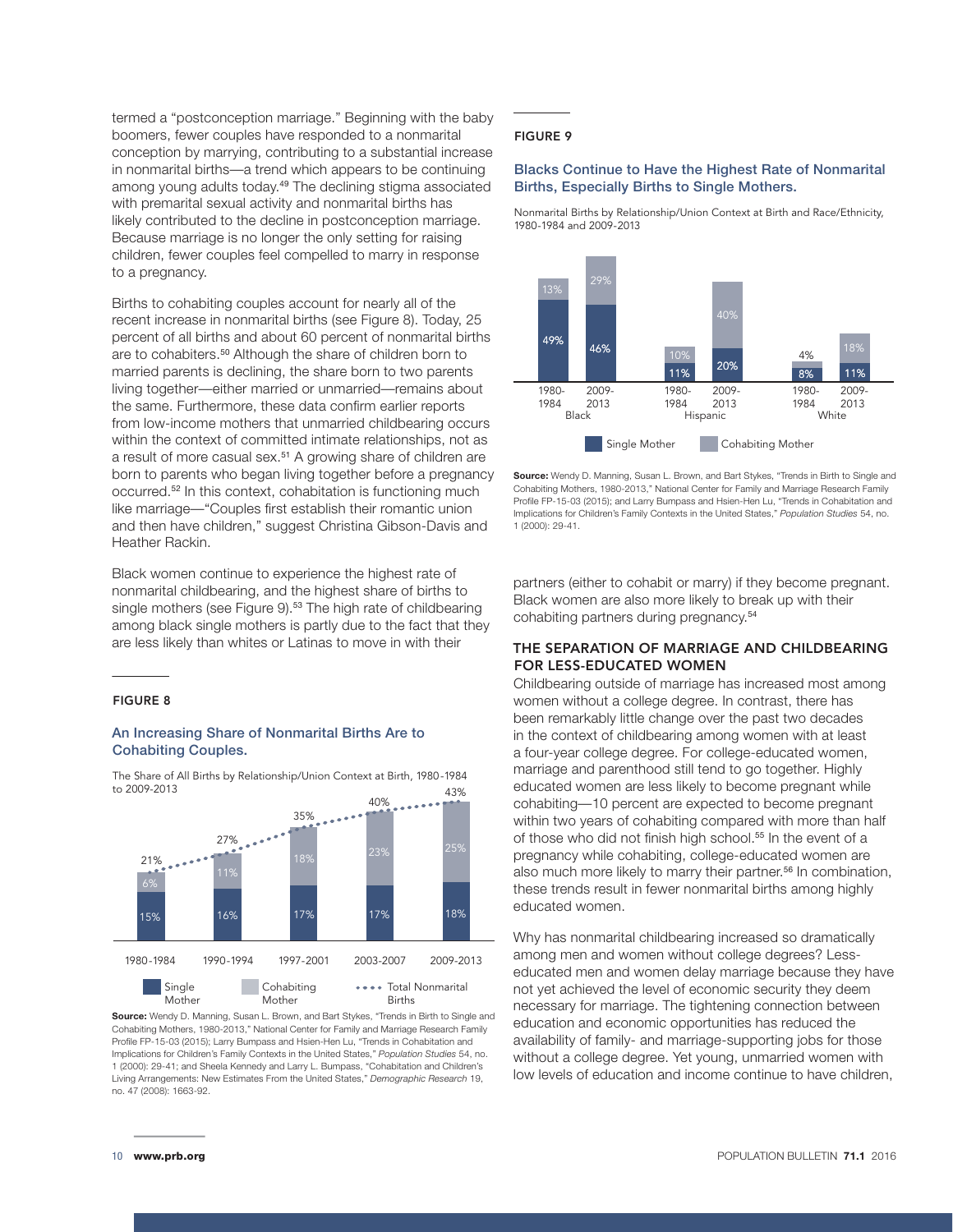despite the fact that having a child today is associated with many costs. Decisions about childbearing appear to be separate from decisions about marriage for these women for several reasons. Low-income unmarried mothers tell interviewers that children are an expected part of young adult life, and that children are highly valued and bring joy. They report that they have little incentive to delay childbearing until marriage because their economic opportunities are bleak, and they may miss the opportunity to have children if they wait for better economic circumstances.<sup>57</sup>

Another compelling explanation for the differences in childbearing between parents with different levels of education focuses on how education shapes parenting practices.58 The rising returns to education have increased the incentive for parents to spend considerable time and money intensively parenting their children. Parents with the highest levels of education are in the best position to make such investments and are more likely to see their children succeed as a result. Because marriage is more costly to exit than cohabitation (divorce has legal, social, and psychological costs), marriage provides the trust and commitment needed to support the time and money required for the "concerted cultivation" of children.<sup>59</sup> For couples with fewer resources, such intensive parenting may not be possible, desired, or result in similar opportunities for their children's future, thus reducing the gains to marriage. Data supporting this new explanation are limited, but there is growing evidence that parenting practices differ by socioeconomic status.<sup>60</sup> It may be that the intensive parenting model creates another barrier to marriage for low-income and less-educated couples.

## Breaking Up: Dissolving Marriages and Cohabiting Partnerships

Following a period of stability during the mid-20th century, the official U.S. divorce rate rose sharply in the 1960s and 1970s. After peaking in 1980 at 22.6 divorces per 1,000 married women, the official divorce rate began a steady decline, which was viewed as a sign that marriages had become more stable. But the official rate (reported by the National Center for Health Statistics) is based on state-collected data that have become increasingly incomplete, argue Sheela Kennedy and Stephen Ruggles.<sup>61</sup> Taking into account newly available data from the Census Bureau's annual American Community Survey, their analysis shows that the number of divorces per 1,000 married women was fairly steady between 1980 and 2008, declining just 2 percent—not the 21 percent reflected in official statistics.

Recent estimates continue to suggest that close to half of all first marriages end in divorce.<sup>62</sup> However, the odds of divorce may turn out to be lower for people in their 20s and 30s. This is because a smaller share of young people are marrying and those who do marry may be older and more financially secure when they marry, making these couples better positioned to navigate the challenges of marriage.

Multiple factors increase the risk that couples will divorce, including marrying as teenagers, having lower levels of education and income, being unemployed, having a child from a previous relationship, having parents who divorced, and entering a second or higher order marriage. Although these factors have been linked to marital breakups and can predict divorce, they do not necessarily *cause* divorce. Studies that track couples over time find that certain relationship characteristics predict divorce, including domestic violence, high levels of conflict, infidelity, distrust, and contempt.63 Current research is also exploring the combinations of circumstances and characteristics that contribute to couples' breaking up or divorcing.

#### EVIDENCE OF A "GREY DIVORCE REVOLUTION"

Although the overall divorce rate has been relatively stable since 1980, Kennedy and Ruggles argue that a clear picture of the divorce trend requires calculating an *age-standardized*  divorce rate.64 Such a rate accounts for population aging since 1980, which is necessary because historically marriages among older people tended to be more stable than those of young couples. They were surprised to find that the agestandardized divorce rate actually *increased* by 40 percent between 1980 and 2008, rising from less than 15 divorces per 1,000 married women to nearly 20 divorces per 1,000 married women. Divorce has become more frequent at ages 40 and older, and less common among those in their teens and 20s. Baby boomers "divorced more frequently than those who came before, and they are continuing to do so at unprecedented rates as they age," Kennedy and Ruggles write. In 2010, nearly half of Americans over age 50 who have ever been married had divorced or separated (see Figure 10).

#### FIGURE 10

#### Divorce Among Americans Over Age 50 Has Increased Dramatically, While Declining Slightly for Those in Their 20s and 30s.

Percentage of Ever-Married Persons Ever Divorced or Separated, by Age, 1970-2010



**Note:** Assumes constant age effect of widowhood among the remarried population from 1995 to 2010.

**Source:** Sheela Kennedy and Steven Ruggles, "Breaking Up is Hard to Count: The Rise of Divorce in the United States, 1980-2010," *Demography* 51, no. 2 (2014): 587-98.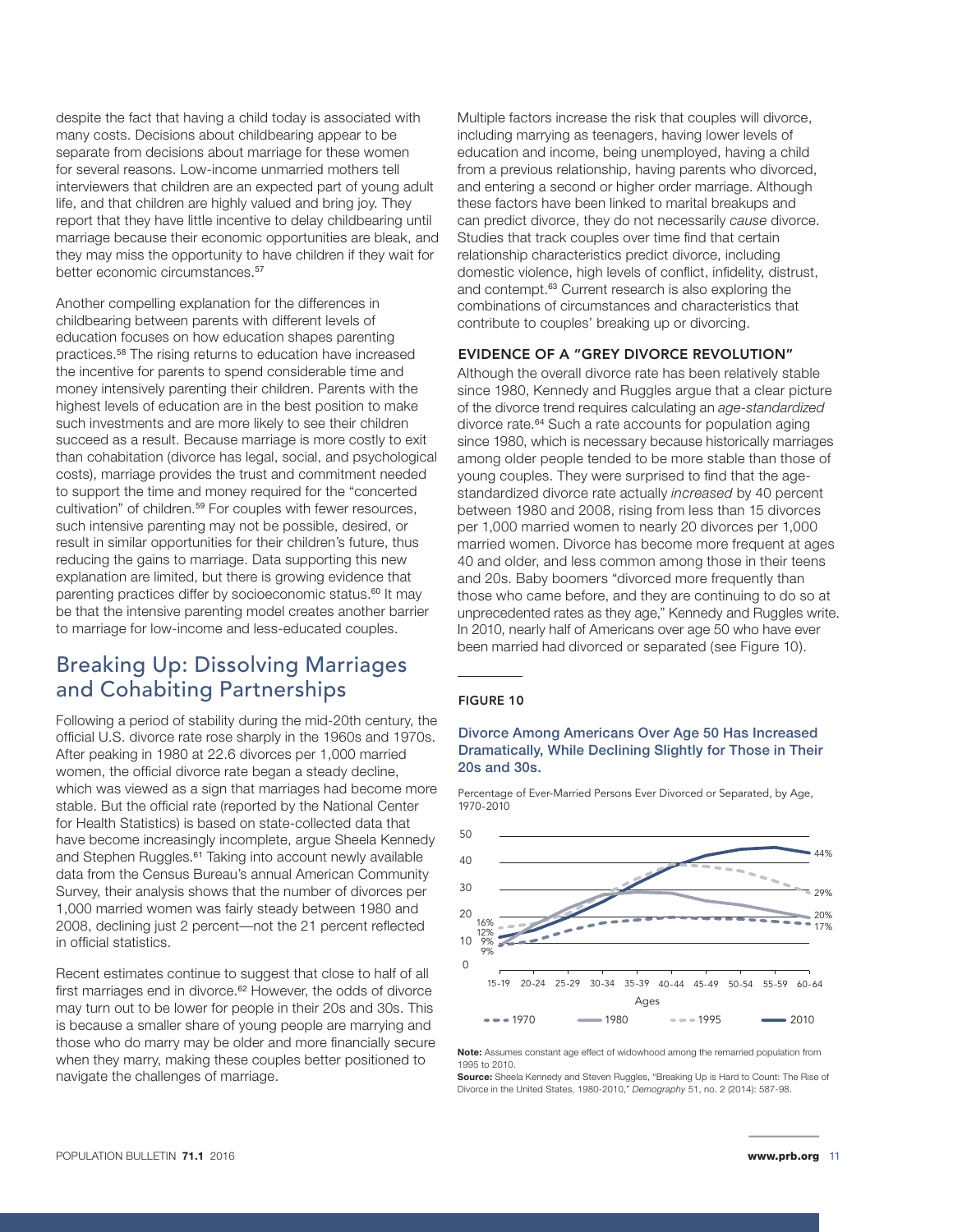The drop in divorce rates among those under age 25 likely reflects that only young couples with the highest level of commitment—and thus a lower risk of divorce—are marrying, while young couples with lower levels of commitment are postponing marriage and cohabiting instead.

These trends represent what Susan L. Brown and I-Fen Lin have called a "grey divorce revolution."<sup>65</sup> They find that divorce rates among those ages 50 and older doubled between 1990 and 2010, from about 5 divorces per 1,000 married people to 10 per 1,000. One-quarter of all Americans divorcing in 2010 were ages 50 and older. If the divorce rate remains unchanged through 2030, the number of older Americans experiencing divorce would rise by more than 30 percent because of their increasing share of the population.

Brown and Lin suggest a number of reasons for the growth in divorce at older ages, including higher expectations for marital relationships, instability of remarriages, and higher women's earnings that make divorce economically feasible.<sup>66</sup> But divorce at older ages is not without consequences, they point out. While a grey divorce may be "liberating" for some older adults, it can be "devastating" for those with low incomes and limited savings, particularly for women who spent many years out of the labor force.

#### A "DIVORCE DIVIDE" BY EDUCATION AND RACE/ETHNICITY

Divorce does not occur at even rates throughout the U.S. population; marriages within some segments of the population are much more likely to endure. Stark differences in divorce and separation rates by education level and by race/ethnicity are evident in analysis of data from the National

#### FIGURE 11

#### College Graduates Are Most Likely to Have Long-Lasting Marriages.



**Source:** Casey Copen et al., "First Marriages in the United States: Data From the 2006-2010

High School Diploma

National Survey of Family Growth," *National Health Statistics Report* 49 (2012).

**Note:** Probabilities are converted to percentages to ease readability.

Men

Some College Bachelor's Degree or More

Probability That First Marriages Will Remain Intact for 20 Years, by Education Level, Women and Men Ages 22- 44, 2006-2010 (percent)

Survey of Family Growth (NSFG), a nationally representative sample of Americans ages 15 to 44 (see Figures 11 and 12).<sup>67</sup>

People with college degrees tend to have more stable marriages than those with lower levels of education. Having some higher education increases the odds that a marriage will last for 20 years (see Figure 11). The pattern is strongest among women: Those with at least a bachelor's degree have a much higher probability of their marriage lasting 20 years than women with a high school diploma (78 percent versus 41 percent). Men with bachelor's degrees are more likely than men with high school diplomas to reach the 20-year mark (65 percent versus 47 percent).

Some racial/ethnic groups have higher marital disruption rates than others, likely reflecting differences in education and income levels (see Figure 12, page 13). Black women have the highest risk of divorcing or separating within 20 years of marriage (63 percent), followed by Latinas and non-Hispanic white women (47 percent and 46 percent, respectively). Asian-American women have the lowest predicted probability of divorcing or separating within 20 years of marriage (31 percent).

For those with low levels of education, the same economic factors that contribute to declining marriage rates also play a role in higher divorce rates among those who do marry. Family demographers point out that as women's wages have increased, the incentives to keep a difficult marriage together have decreased. More women are able to support themselves without a husband's paycheck, making it easier to leave an unhappy marriage. The Great Recession may have exacerbated these dynamics because of its disproportionate impact on men with fewer job skills and less education. Blacks have long had higher unemployment and lower education levels than whites; as economic security has become more central to lasting marriages, divorce differences between the two groups have widened.<sup>68</sup> While some scholars blame current divorce rates on cultural changes—such as greater social acceptance of single parenthood and increased emphasis on personal fulfillment—most tend to agree that both economics and culture contribute to current trends.*<sup>69</sup>*

The complex relationship between education and divorce appears to be in flux. Declines in divorce over the past four decades have been concentrated among highly educated women—a group once less likely to marry and more likely to divorce than other women. In the mid-1980s, the gender gap in education began to reverse as more women were awarded college degrees each year than men. Now, education appears to help rather than hurt a woman's chances of a lasting marriage. Christine Schwartz and Hongyun Han examine data on U.S. couples who married between 1950 and 2004 and find that beginning in the early 1990s, wives with more education than their husbands are no longer more likely to divorce than other women.<sup>70</sup> They also find that couples with the same education levels have become increasingly less likely to divorce than other couples, suggesting the growing importance of "partnerships of equals" for stable marriages.

Women

Less Than High School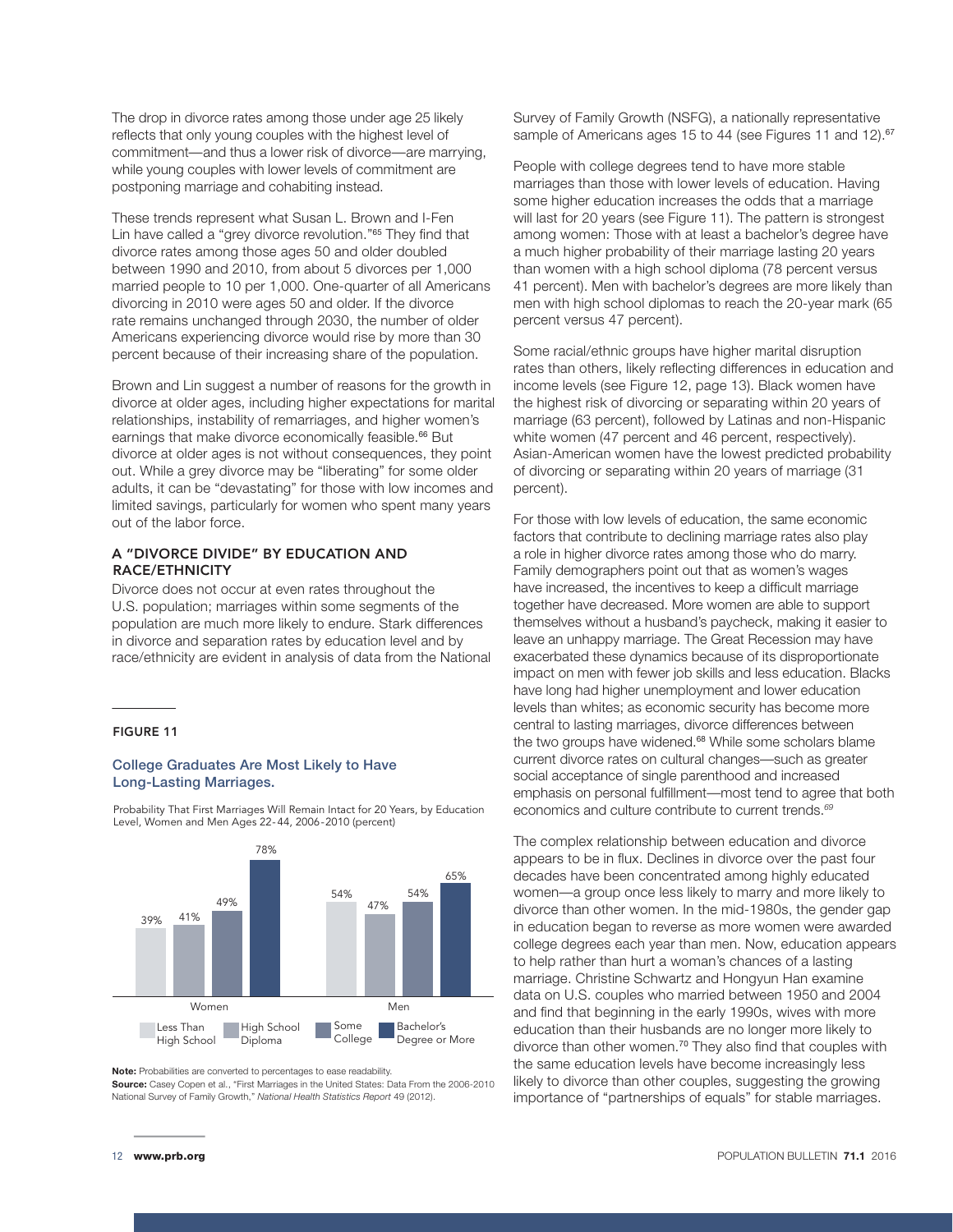#### COMPARING COHABITATION BREAKUPS AND DIVORCE

Cohabiting couples are much more likely to split up than married couples. One analysis suggests that within the first five years, half of first-time cohabiters break up compared with about 20 percent of couples in a first marriage—patterns that have been fairly stable between 1980 and 2012.<sup>71</sup>

Economic factors are at the root of these different trends. Using data from the Fragile Families Study, Laura Tach and Kathryn Edin show that married couples would be three times more likely to divorce by their child's ninth birthday if they had the same economic disadvantages—low income and education levels, limited assets, incarceration history—as cohabiting couples.72 They also find that low education and earnings more strongly predict divorce in married couples than a breakup among cohabiting couples. This likely reflects the fact that couples now hold higher standards for marriages than cohabiting or dating relationships. In interviews, couples pointed to "deal breakers" that would require a divorce but not necessarily end a cohabiting relationship, such as infidelity, extremely low earnings or unemployment, regular conflict, crime, incarceration, and drug use.

For married or cohabiting couples with children, the impact of a breakup appears strikingly similar. Both groups experience an increase in depressive symptoms compared with couples who remained together.<sup>73</sup> And the economic impact of a cohabiting breakup has become close to that of a divorce. The relative costs to mothers of either dissolving a cohabiting partnership or ending a marriage appear to have converged in the 2000s—both produce roughly a 30 percent decline in household income during the first year, according to research by Laura Tach and Alicia Eads.<sup>74</sup> In 1980, by contrast, the short-run economic impact of divorce on mothers was a 42 percent decline in household income during the first year, while the end of a cohabiting partnership had little impact on mothers' income. This shift represents increases in women's earnings and the composition of the cohabiting population, which now includes more women with children and previously divorced women who might have remarried rather than cohabited in the past. Because the number of cohabiting couples with children has increased, and cohabiting families tend to be more economically disadvantaged and unstable than married-couple families, these trends likely play a role in explaining increases in child poverty and growing income inequality, the authors note.

Before the mid-1990s, couples who cohabited before marriage were much more likely to divorce than their peers who wed before moving in together. But now that a majority of people cohabit before marriage, the link between premarital cohabitation and divorce has diminished: Using data from the 2006-2008 NSFG, Wendy Manning and Jessica Cohen find that after the mid-1990s, cohabitation before marriage has no impact on a couple's chances of divorce.75 And cohabiting while engaged, they report, lowered the likelihood of divorce for women with the highest risk of divorce—those who were black, had a child before marriage, had no college degree,

#### FIGURE 12

#### Asian-American Women Are Least Likely to Divorce or Separate; Black Women Are Most Likely.

Probability a First Marriage Will End in Divorce or Separation Within 20 Years, U.S. Women Ages 15-44, 2006-2010 (percent)



**Note:** Probabilities are converted to percentages to ease readability. **Source:** Casey Copen et al., "First Marriages in the United States: Data From the 2006-2010 National Survey of Family Growth," *National Health Statistics Report* 49 (2012).

were raised in single-parent or stepparent families, or had more than the median number of sexual partners.

The divorce risk has also disappeared for cohabiting couples who have a baby together and later marry, according to an analysis by Kelly Musick and Katherine Michelmore.76 They compare couples who had a child before marrying at two different time periods (1985 to 1995 and 1997 to 2010) and find that couples who "did things out of order" during the later period were not more likely to divorce than those who married before living together. The nature of the commitments couples make may be undergoing a profound shift; couples now may be planning both a wedding and a first birth at the same time, they suggest.

## Repartnering

Approximately one in six American adults has been married more than once.<sup>77</sup> Remarriage rates-like first marriage rates—are on the decline, dropping 44 percent between 1990 and 2013, according to an analysis by Krista Payne.<sup>78</sup> In 2013, the annual remarriage rate was 28 per 1,000 previously married men and women, compared with 50 per 1,000 in 1990. While previously married people are not remarrying as quickly or as often, they are still forming new households with romantic partners through cohabitation: In 2014, nearly half of all cohabiting couples (47 percent) had at least one member who had been married before.<sup>79</sup>

Remarriages tend to be less stable than first marriages, and this instability has increased in recent years, reports Wendy Manning.<sup>80</sup> For women under age 45 in second marriages, NSFG data show that 23 percent were likely to divorce within 5 years in 1995 compared with 31 percent in 2006-2010. By contrast, during both time periods 20 percent of women in first marriages were likely to divorce. Recent research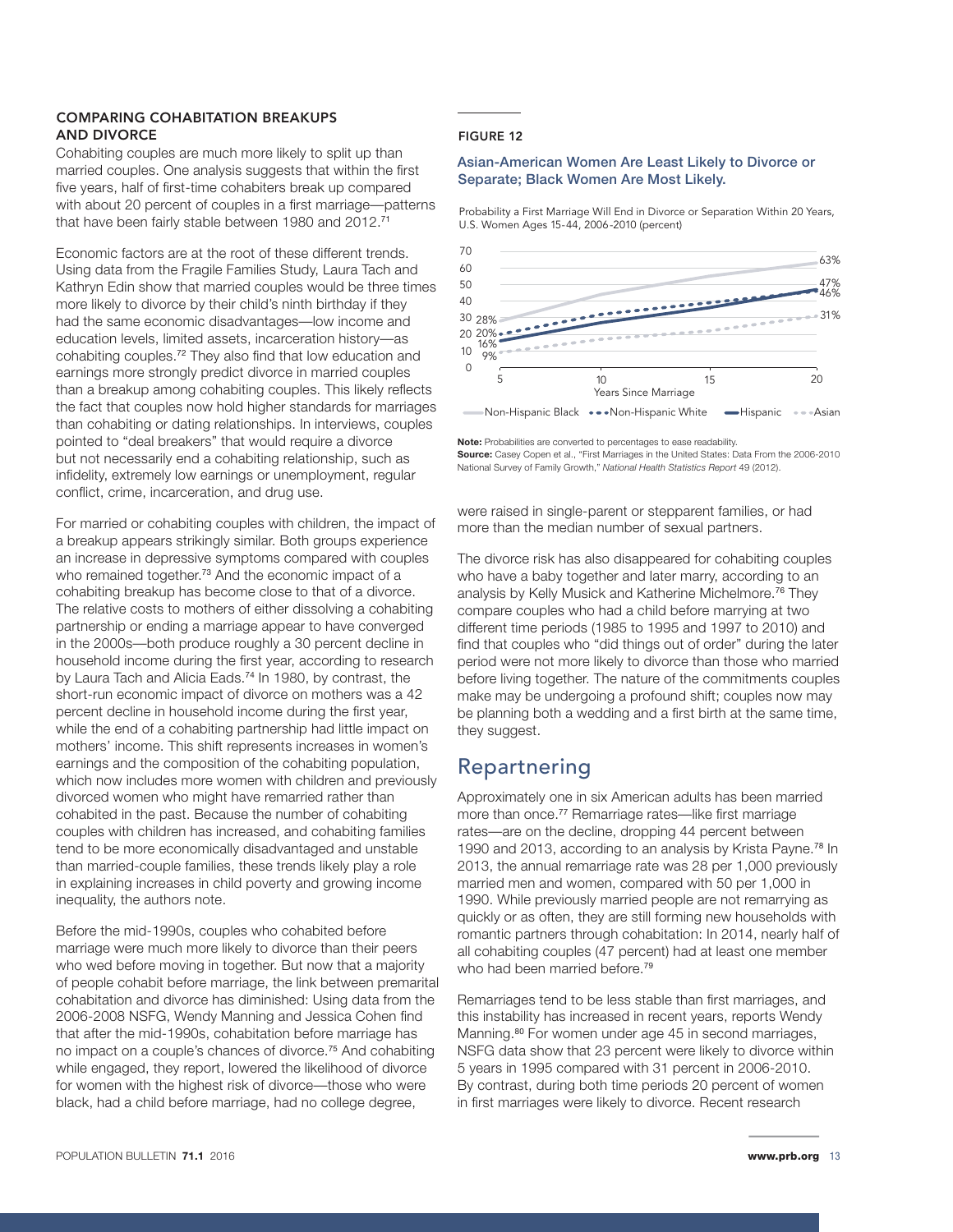suggests that couples in remarriages are not any less happy than couples in first marriages.<sup>81</sup> However, compared with people in first marriages, remarried individuals may be more "divorce prone," that is, be less committed to marriage, more likely to view marital problems as unsolvable, and see divorce as a solution to relationship difficulties, Sarah Whitton and colleagues show.

Remarriages are more common among highly educated people and whites. Mirroring patterns in first marriages, Catherine McNamee and R. Kelly Raley find that white women under age 45 have higher rates of remarriage than black women or Latinas.<sup>82</sup> Highly educated women are more likely to remarry than less-educated women, while lesseducated women are more likely to cohabit, underscoring the importance of economic resources in the remarriage process. Following divorce, women with lower education levels move into cohabiting relationships at a relatively rapid pace.

Economic necessity may spur less-educated or low-income women to repartner quickly after a breakup. Maria Cancian and Daniel Meyer find that a group of low-income single mothers who received state-funded child support grants were much less likely to cohabit with men who were not the biological fathers of their children than women who did not receive the full grants.<sup>83</sup> "Disadvantaged mothers who gain extra resources are less likely to need to partner with a new man for purely economic reasons," they write.

In new relationships, a man's income appears increasingly important for unmarried mothers. Using data from the Fragile Families Study, Sharon Bzostek, Sara McLanahan, and Marcia Carlson show that within five years, one in three unmarried mothers end the relationship with their child's biological father and more than half of these mothers begin cohabiting with or dating a new partner.<sup>84</sup> Compared to the fathers of their children, a majority of the new partners have better income-earning capabilities—they are more likely to have completed high school or some college, be employed, and not have a record of incarceration. Women who are financially independent are more likely to either "trade up" to men who are steady earners or prolong their search than other women, and the researchers find evidence that women raise their standards for what constitutes a "good provider" over time. But they note that in many low-income communities the pool of men with good economic prospects is often limited.

#### REPARTNERING AT AGES 50+

Finances play a different role in the repartnering process at older ages. Wealth is unrelated to whether couples ages 50 and older choose to remarry or cohabit, although wealthier men and women are more likely to remarry or cohabit than to remain single, finds Jonathan Vespa based on Health and Retirement Study (HRS) data.<sup>85</sup> "The economic gulf that separates marriage and cohabitation during young adulthood is considerably narrower in later life," he writes. Cohabitation may act as a "marriage alternative" for older adults who want to maintain control of their finances and protect their

children's inheritance or their Social Security benefits. Older women may choose cohabitation—a status thought to reflect a lower level of commitment—to avoid traditional female caregiving roles. For example, a study by Claire Noël-Miller shows that cohabiting older people with functional limitations are considerably less likely to receive care from their partners than similar married people.<sup>86</sup>

Cohabitation has increased more rapidly among older adults than any other age group. Baby boomers were the first generation to cohabit before marriage in large numbers and appear more likely to cohabit postdivorce or following widowhood than previous generations. In 2000, 1.2 million adults ages 50 and older were living with an unmarried partner. By 2010, this number rose to nearly 2.8 million about 8 percent of adults over age 50, and has likely continued to increase.<sup>87</sup>

Recent research shows that unlike younger cohabiting couples, older cohabiters' relationships are quite durable and resemble their married counterparts in many respects.<sup>88</sup> Both groups have strikingly similar levels of income, employment, and health at ages 65 and older.<sup>89</sup> Drawing on data from the National Social Life, Heath, and Aging Project (NSHAP), Susan L. Brown and Sayaka Kawamura find that the quality of older cohabiters' relationships is comparable to older marrieds.90 Cohabiters report similar levels of emotional satisfaction, pleasure, openness, and time spent together in their relationships, although they are slightly less satisfied with their lives overall than married people. Because cohabitation and marriage share so many similarities at older ages, cohabiting older adults may experience some of the same mental and physical health benefits that research associates with marriage.

#### FORMING COMPLEX FAMILIES WITH CHILDREN UNDER AGE 18

When divorced or never-married parents marry or cohabit with someone other than their child's biological parent, stepfamilies are formed either through marriage or cohabitation—which lacks the legal status and concrete social ties of marriage. Comparing NSFG data from 1988 to 2011-2013, Karen Benjamin Guzzo documents a shift away from remarriage toward more cohabitation among parents with children who repartner.<sup>91</sup> Over the 25-year period, the share of stepfamily households that were cohabiting rather than married doubled, rising from 19 percent to 39 percent. Couples in the vast majority of stepfamilies (84 percent) were either currently cohabiting or had cohabited prior to the current marriage.

Cohabiting stepfamilies also became more complex over the 25-year period. The share of cohabiting stepfamilies with at least one child from each partner (stepsiblings) rose from more than one-third in 1988 (35 percent) to more than onehalf in 2013 (53 percent). And more children were born into cohabiting stepfamilies who would be half-siblings to children from parents' previous relationships. The proportion of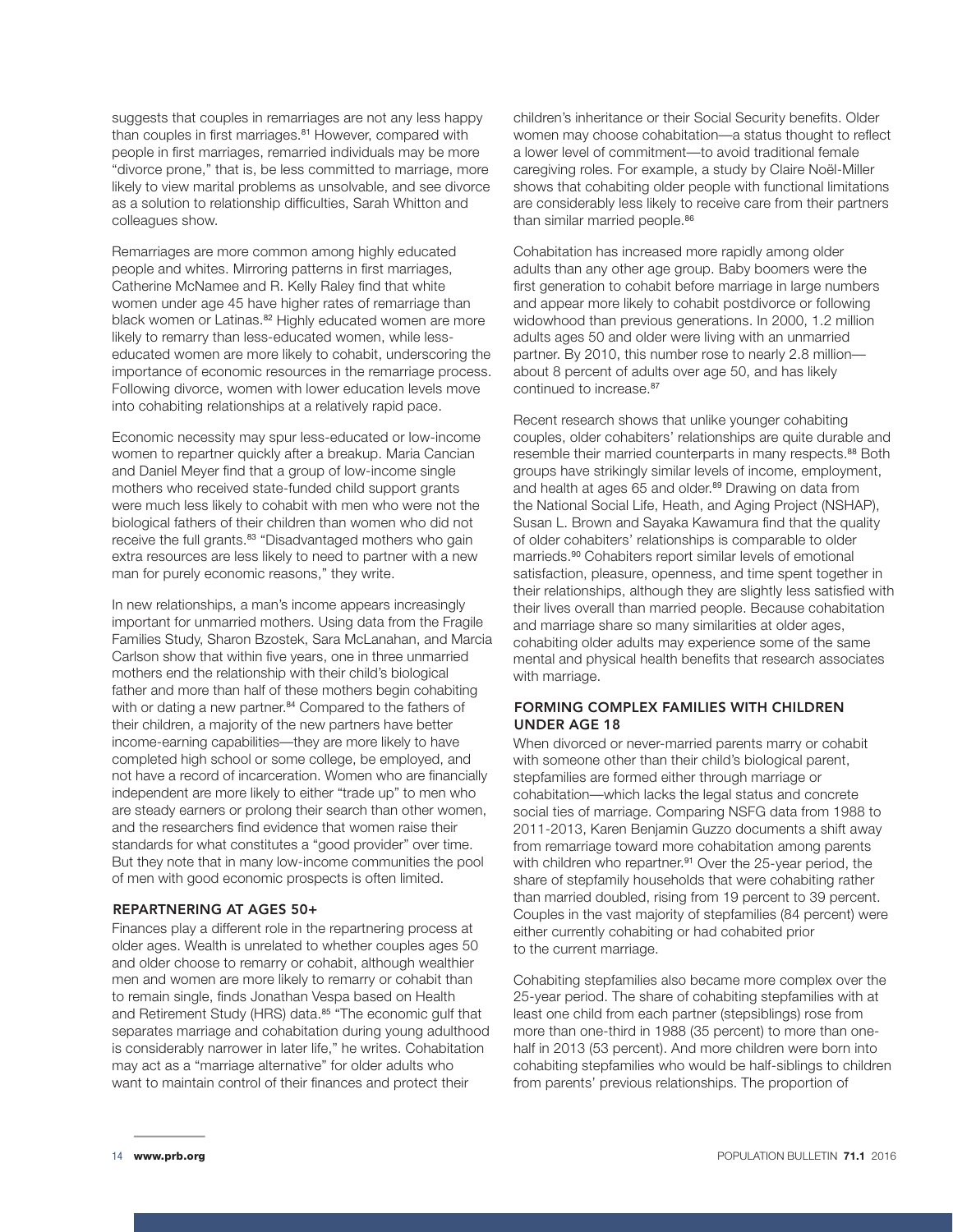cohabiting stepfamilies with children shared by both partners rose from 21 percent to 35 percent (see Box 2). The growth of cohabiting stepfamilies puts more children at risk of unstable living arrangements and related consequences such as higher stress and family income volatility.

#### IMPACT ON FAMILY TIES

Repartnering may contribute to looser family ties, limiting the assistance family members provide to each other. Studies find that parents' divorce and remarriage weaken their adult children's sense of obligation to provide elder care, particularly for stepparents and biological fathers who lived apart from their children.<sup>92</sup> Americans tell survey researchers that they feel less obligated to provide help to stepparents and stepsiblings than to biological parents and full siblings facing a serious problem or in need of money or caregiving.<sup>93</sup> Stepchildren are less likely than biological children to live with or provide care to older parents, according to an analysis of HRS data by Judith Seltzer, Jenjira Yahirun, and Suzanne Bianchi.94 The ambiguous family relationships in cohabiting stepfamily households may be a barrier to forming ties that support mutual assistance.

## Family Structure and Children's Well-Being

Viewed from a child's perspective, complex families encompass any household that does not include both biological parents and only full siblings, argue Wendy Manning, Susan L. Brown, and J. Bart Stykes.<sup>95</sup> Among children who live with at least one biological parent, they show that 59 percent of children live in simple families, while the remainder live in households that include single parents, stepparents, and/or stepsiblings and half-siblings (see table, page 16). Of course, the common occurrence of family instability suggests that these single pointin-time estimates underestimate the number of children who will ever live in complex families.

Family complexity is "concentrated among the disadvantaged," the researchers conclude based on stark differences in the likelihood of living in a complex family by parents' education level. About one in five children with a college-educated parent are in complex families compared with nearly half of children whose parents lack a college degree. Having a stepsibling or half-sibling is more than twice as common among children who do not have a college-

#### BOX 2

### Multi-Partner Fertility

Having children with more than one partner—called multi-partner fertility by family researchers—is not uncommon. Estimates using data from the National Survey of Family Growth and the National Longitudinal Survey of Youth show that about 13 percent of men and 19 percent of women in their 40s had children with more than one partner.<sup>1</sup> Among parents with at least two children, 23 percent of fathers and 28 percent of mothers had children with more than one partner.

The most disadvantaged U.S. parents are the adults most likely to experience multi-partner fertility. These parents tend to have had their first child at a young age, usually via an unplanned birth outside of marriage. While many create complex households that include children who are "hers, his, and/or ours," others never reside with the other biological parent of their children. The greater prevalence of multi-partner fertility among people with low levels of education and income may reinforce and magnify the instability already found among unmarried couples with children. Parents' resources—both time and money—are spread across households, potentially increasing inequality and exacerbating poverty.

Fathers who have a child with a new partner tend to reduce the time and money they spend on previous biological children, often characterized as "swapping" one family for another, according to research from the Fragile Families and Wellbeing Study data.<sup>2</sup> Parents are less able to cooperate in childrearing after the father has another child with a different partner. Men trying to be involved with children by previous partners often encounter conflict and distrust with their current partner.

There is evidence that these complex family dynamics may take an emotional toll: Compared with parents who have two or more children with the same partner, parents with children with more than one partner are more likely to meet the criteria for depression, to be dissatisfied with their role as parents, and feel disconnected from their children.<sup>3</sup> A majority of fathers with multi-partner fertility do not live with all their children, and one in three told interviewers they were doing a "bad job" or "not very good job" as a parent. On average, children who have stepsiblings or half-siblings have higher levels of aggressive behaviors, early sex, and drug use than their peers with only full siblings.4

#### **References**

- 1 Karen Benjamin Guzzo, "New Partners, More Kids: Multiple-Partner Fertility in the United States," *The Annals of the American Academy of Political and Social Science* 654, no. 1 (2014): 66-86.
- 2 Marcia Carlson, "Adults Who Have Biological Children With More Than One Partner: Patterns and Implications for U.S. Families," Population Reference Bureau Policy Seminar (May 2011), accessed at www.prb.org/Multimedia/Video/2011/multipartnerchildbearing-policy-seminar.aspx, on May 25, 2016.
- 3 Guzzo, "New Partners, More Kids."
- 4 Cassandra Dorius and Karen Benjamin Guzzo, "The Long Arm of Maternal Multipartnered Fertility and Adolescent Well-Being," National Center for Family and Marriage Research Working Paper WP-13-04 (2013); and Marcia Carlson, "Adults Who Have Biological Children With More Than One Partner."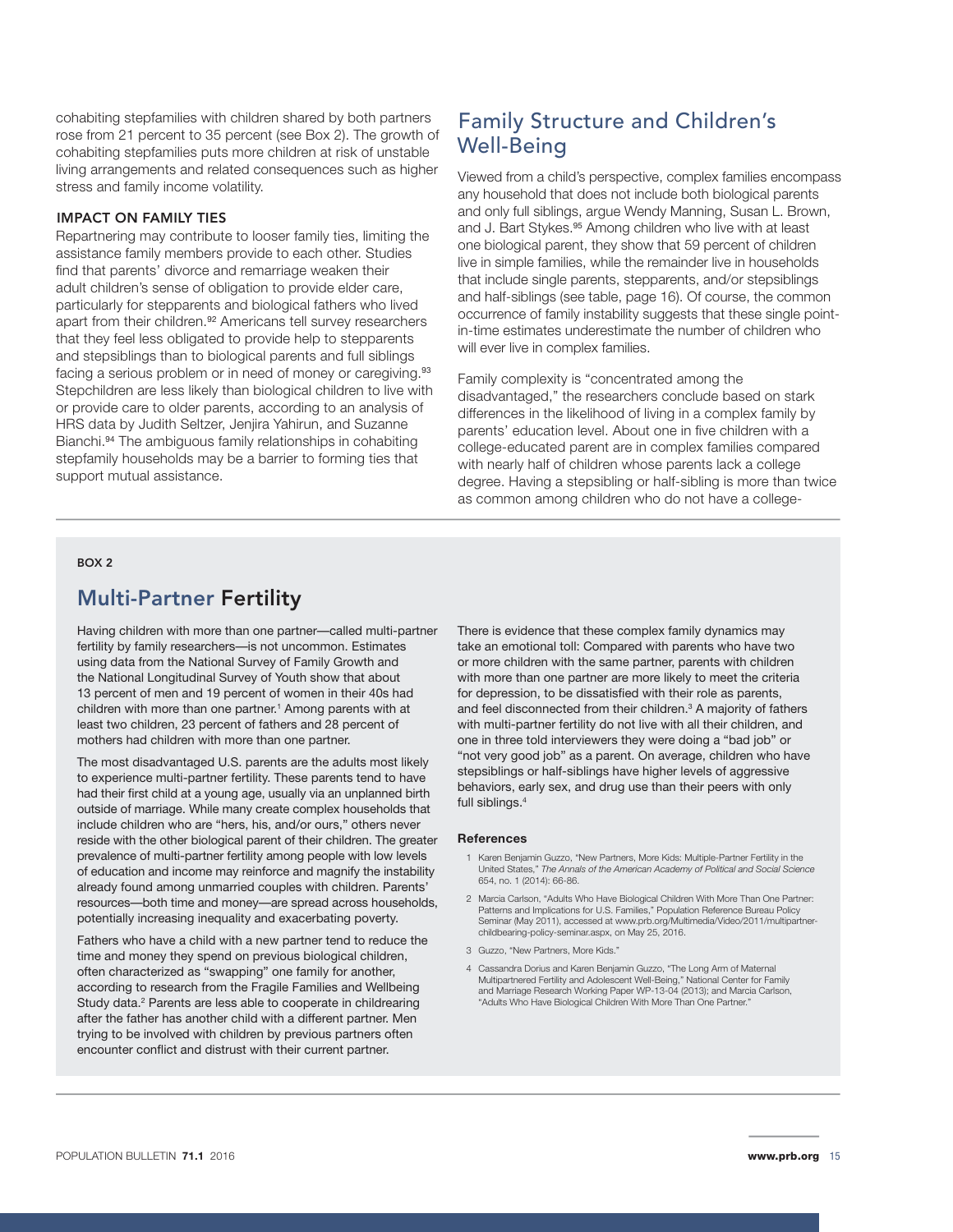#### TABLE

#### More Than Four in 10 U.S. Children Live in a Single-Parent Household, With a Stepparent, and/or Stepsibling(s) or Half-Sibling(s).

Percent of Children in Simple and Complex Families, 2009



Notes: \*Could also include full siblings. Subtotals do not necessarily sum to totals due to rounding. Data do not include the 4 percent of children who do not live with at least one biological parent. Source: Wendy Manning, Susan L. Brown, and J. Bart Stykes, "Family Complexity Among Children in the United States," The Annals of the American Academy of Political and Social Science

654, no. 1 (2014): 48-65.

educated parent than among their peers who do, 6 percent versus 15 percent.

The substantial share of U.S. children living in complex families—two in five—is a cause for concern. A large body of research shows that, on average, children raised by their two biological parents in an intact, low-conflict marriage tend to have better health, fewer emotional and behavioral problems, and do better in school than children raised in other family types. Children growing up in stable, cohabiting families with both biological parents also receive many of the same health and social benefits as children living in married-couple families. While scholars do not fully agree why family stability is so important, it is clear that children in disrupted families are more likely to have lower household incomes, experience changes in living arrangements, and have a biological parent in another household.

Researchers question whether couples who marry and stay married are intrinsically different from those who do not. But the most promising explanations for differences in child development based on family structure come from research that focuses on:

- The differences in family resources—money and time parents are able to invest in their children.
- How the stress created by household transitions and complex family relationships affects children.

Household income plays a major role in explaining why children in married biological-parent families fare better than others. A much-cited study by Elizabeth Thomson, Thomas Hanson, and Sara McLanahan, using NSFH data, shows that lower incomes are strongly linked to lower school achievement and greater emotional and behavioral problems.96 In particular, income accounts for much of the difference in children's outcomes in married-couple and single-mother families, while supervision, support, and time spent with children account for a smaller portion of the gap in children's outcomes.

This study and later research underscore the economic disadvantages and vulnerability of children in cohabiting stepfamilies. For example, a recent study based on Fragile Families Study data by Marcia Carlson and Lawrence Berger shows that married biological parents provide their children much higher levels of family income and parent-child time, compared with single mothers or cohabiting stepfamilies (see Figure 13, page 17).<sup>97</sup> Children living in married stepfamily households received the highest level of adult attention but household income is significantly lower. Mothers' time with children is similar across all family types, while biological fathers spend considerably less time with their children when the child's mother repartners.

But differences in money and time do not entirely explain the gaps in well-being between children in traditional married-parent families and others. The total number of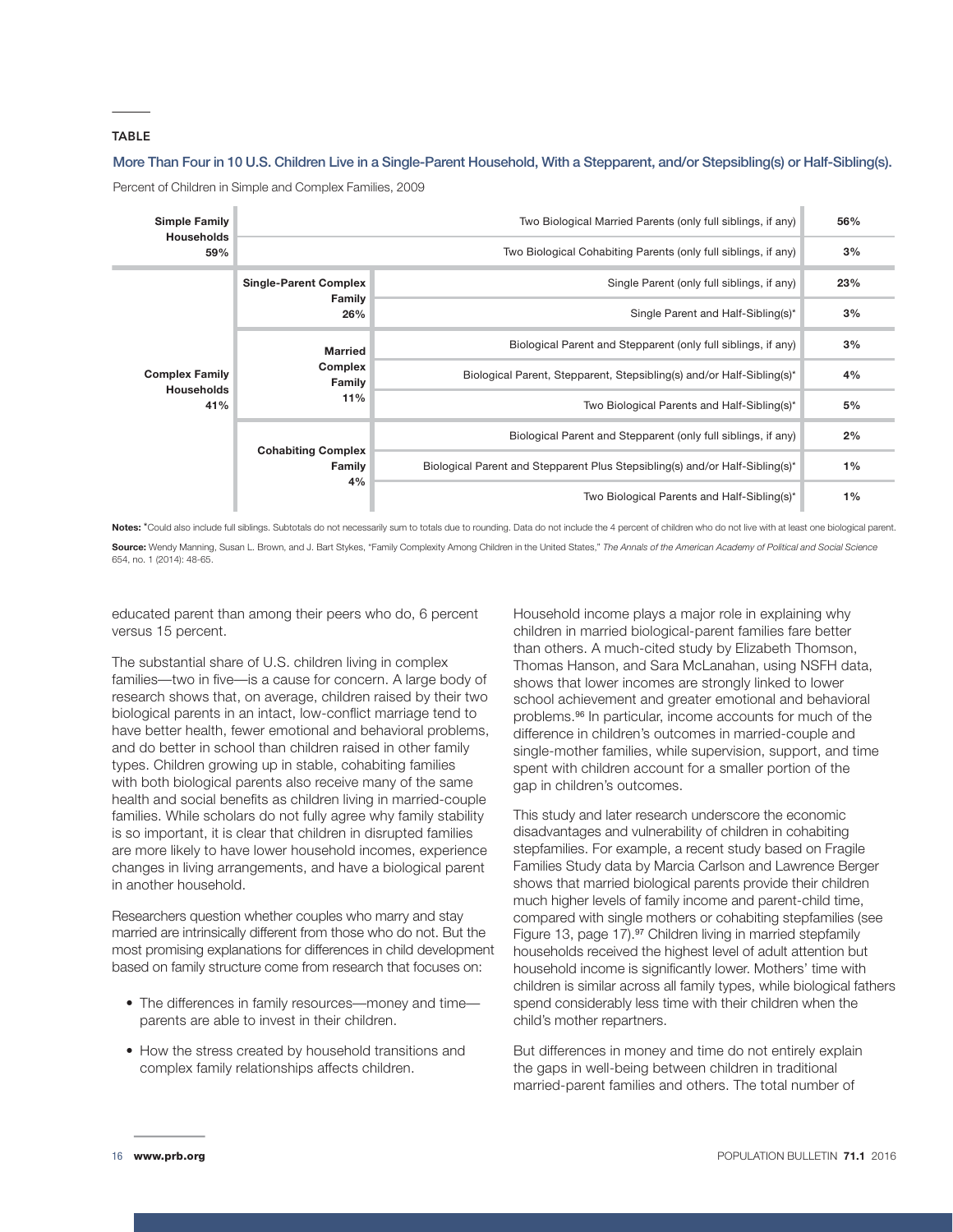#### FIGURE 13

#### Households With Both Biological Parents Have the Highest Incomes; Children Living in Married Stepfamiles Receive the Most Parental Attention.

Levels of Houshold Income and Parent-Child Activities by Family Structure



**Notes:** Based on data from the Fragile Families and Wellbeing Study, which followed 5,000 urban children. Household income is in 2005 dollars. Parent-child activity is a measure of the weekly frequency each parent figure engages the child in a variety of activities, such as reading, singing, playing, watching TV, or going out together.

**Source:** Marcia Carlson and Lawrence Berger, "What Kids Get From Parents: Packages of Parental Involvement Across Complex Family Forms," *Social Service Review* 87, no. 2 (2013): 213-249.

family transitions also makes a difference: Using Fragile Families Study data, Cynthia Osborne and Sara McLanahan show that each transition a young child experiences has a cumulative effect, leading to further increases in the likelihood of aggressive, anxious, and depressive behaviors.<sup>98</sup> They also find that relationship breakups increase mothers' stress levels and compromise their interactions with their children.

The type of family transitions also matters: A biological father leaving the home when parents split has a more negative impact on children's development than a new stepfather moving in, Dohoon Lee and Sara McLanahan show using Fragile Families Study data.99They also document that family instability is more detrimental to children's social and emotional development than to their school achievement.

Growing up in "blended families"—made up of a couple and their children from their current and previous relationships seems to have a particularly negative impact on some children. A growing body of research finds that children whose parents have offspring with other partners tend to show more "externalizing behaviors" such as rule breaking and aggression, which are related to dropping out of high school, delinquency, and risky behaviors later on.<sup>100</sup> For example, teenagers who have younger half-siblings with a different father are more likely to have used drugs and have had sex by age 15 than their otherwise similar peers who have only full siblings.<sup>101</sup> By taking into account mother's education level, household poverty, and the number of family transitions the adolescents experienced, this study by Karen Benjamin Guzzo and Cassandra Dorius based on NLSY data, isolates the impact of living in a complex family household.

But even for children being raised by both biological parents, complex family dynamics appear to undermine their development, Paula Fomby, Joshua Goode, and Stefanie Mollborn show. Young children raised with half-siblings or stepsiblings are more likely to behave aggressively in kindergarten than their similar peers raised with only full siblings.<sup>102</sup> These differences hold true for children in all family types studied—those living with both biological parents, a single parent, or their mother and a stepfather. When at least one child in the household has a biological parent living elsewhere, all children in the household appear to be negatively affected.

The stress related to family instability may literally "get under the skin," leading to health and behavioral differences in childhood, a team of researchers at Princeton University, Columbia University, and the University of Michigan hypothesizes based on Fragile Families Study data.<sup>103</sup> Their preliminary findings indicate that telomeres—the caps at the ends of chromosomes known to shorten as a result of stress and aging—are longest in children of continuously married parents, who perhaps provide their children a less-stressful home environment. They find shorter telomeres in children whose parents divorced, repartnered, or were consistently single. An earlier study, based on 40 African-American boys, finds that family instability, poverty, and harsh parenting were each independently linked to shorter telomeres.<sup>104</sup> Similarly, preliminary analysis of data from the National Longitudinal Study of Adolescent to Adult Health (Add Health) finds a link between greater family instability in childhood and higher levels of chronic disease markers in young adulthood.<sup>105</sup>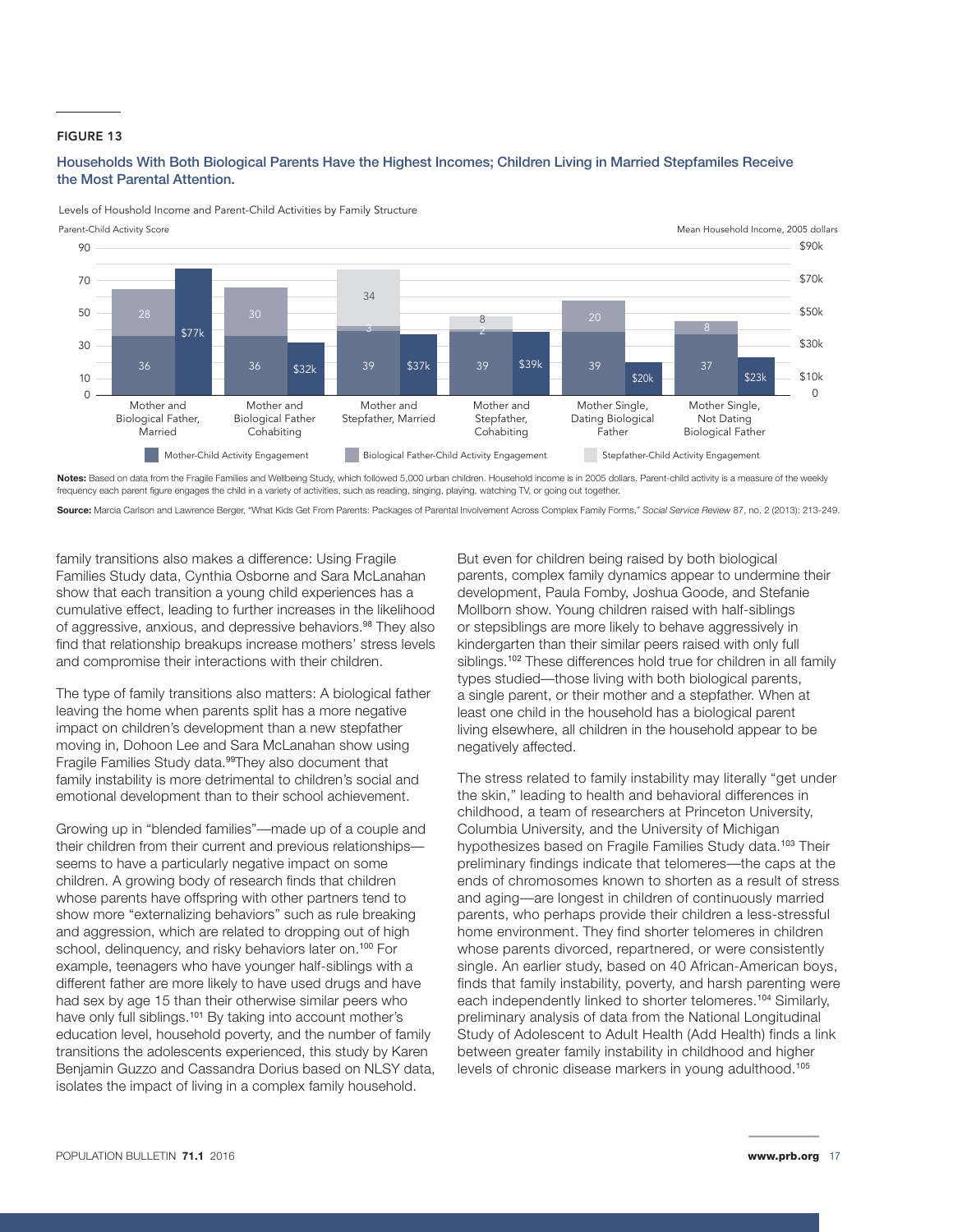## Policy Implications

As a result of increases in cohabitation, nonmarital childbearing, divorce, and repartnering, family life has become more unstable and family ties are more complex for a large share of Americans. These new family patterns are concentrated among the most disadvantaged, contributing to greater social and economic inequality as families share limited resources across multiple households. These circumstances undermine parents' capacities to provide the time and money needed to support their children's healthy and successful development. These trends have also created new challenges for policymakers, particularly in designing policies and programs to alleviate poverty. Consider the following:

**Promoting marriage.** Recognizing that marriage is associated with lower poverty, better outcomes for children, and greater family stability but that many lower-income parents face several barriers to establishing stable families, programs during the George W. Bush Administration were designed to promote marriage by teaching relationship and parenting skills to unmarried couples with children. Evaluations show that the impacts of these marriage-promotion programs were small and mixed, with significant challenges related to consistent attendance by program participants.<sup>106</sup>

**Addressing barriers to marriage.** Many means-tested benefit programs, such as the Earned Income Tax Credit or Supplemental Nutrition Assistance Program (SNAP), have built-in marriage penalties. Marrying and reporting pooled income results in reduced benefits because the benefits phase out at a faster rate as income rises. One analysis of federal tax and benefit programs, however, finds that disincentives to marriage are small and not the major contributor to changes in marriage rates.<sup>107</sup>

**Bolstering young adults' incomes**. For young people without college degrees, increasing their levels of education, job skills, and employment; reducing their involvement with the criminal justice system; and increasing their employability and family connections following incarceration could help reduce economic hardship that is detrimental to family stability. Daniel Schneider finds recent programs designed to raise the income-earning capacity of young men and women did improve their economic circumstances but had more limited impacts on marriage.108 Schneider argues, however, that both the programs and the follow-up periods were quite short, whereas marriage decisions take longer. Policies that help lower-income individuals build assets may also be key since so many couples report wanting to be financially secure, have some savings, or own a house before getting married.

**Reducing unplanned births.** The majority of nonmarital births are unplanned, and unintended births are associated with greater family instability. Decreasing unplanned births especially to young mothers—could help young adults establish more stable families by delaying births to older ages. Studies of two experimental programs find that improving access to long-acting reversible contraceptive methods (LARCs), such as intrauterine devices (IUDs) or implants, have been highly effective in reducing unplanned pregnancies and abortions.<sup>109</sup> Isabel Sawhill argues that LARCs eliminate unintended pregnancies because they have particularly low failure rates, and thus enable women to more easily and deliberately plan their pregnancies.<sup>110</sup> Women and their partners may potentially have more economic resources and greater family stability when they have children if women in these families have more time while they are young to complete their education or pursue other opportunities without an unplanned pregnancy. Research shows that economic uncertainty and inequality are related to early childbearing, suggesting that women may need to have hope for their economic future to use LARCs.<sup>111</sup>

**Adapting policies to new family forms.** Alleviating child poverty, improving housing security and affordability, ensuring access to nutritious food, and increasing the availability of stable and affordable child care would go a long way toward reducing some of the economic stress that hinders family stability. But existing social and economic policy may not adequately support the diverse range of families because they are based on older types of family arrangements. For example, children may spend time in two (or more) households, which makes it unclear how benefits such as SNAP should be distributed to caregivers.

Because cohabitation is increasingly common, usually unstable, and serves a variety of purposes, policymakers need to consider that cohabiting couples are a diverse group with different needs and motivations. It is not just a "budget option" for those who cannot afford marriage nor is it a clear path to marriage. Because of this diversity, unmarried couples are not likely to respond to policy initiatives in similar ways.

**Improving child support.** Most laws governing child support payments were formulated assuming all children of the nonresident parent (typically the father) lived together with the same parent (typically the mother). Repartnering and multi-partner fertility increases the presence of children spread across multiple households and complicates the determination of how much the nonresident parent is expected to pay. Achieving policy goals of ensuring equitable treatment of all families, children's equal access to parental resources, and the establishment of manageable burdens for noncustodial parents becomes untenable in complex families, especially those with multi-partner fertility.<sup>112</sup>

**Anticipating an elder care gap.** Changing family patterns also create challenges in caring for an aging population. Families provide the overwhelming majority of the care that enables older people to live independently. Lower rates of marriage and higher rates of divorce mean that more people will reach age 65 without a spouse to rely on for care. Many older people who live alone turn to adult children for support and assistance. Yet,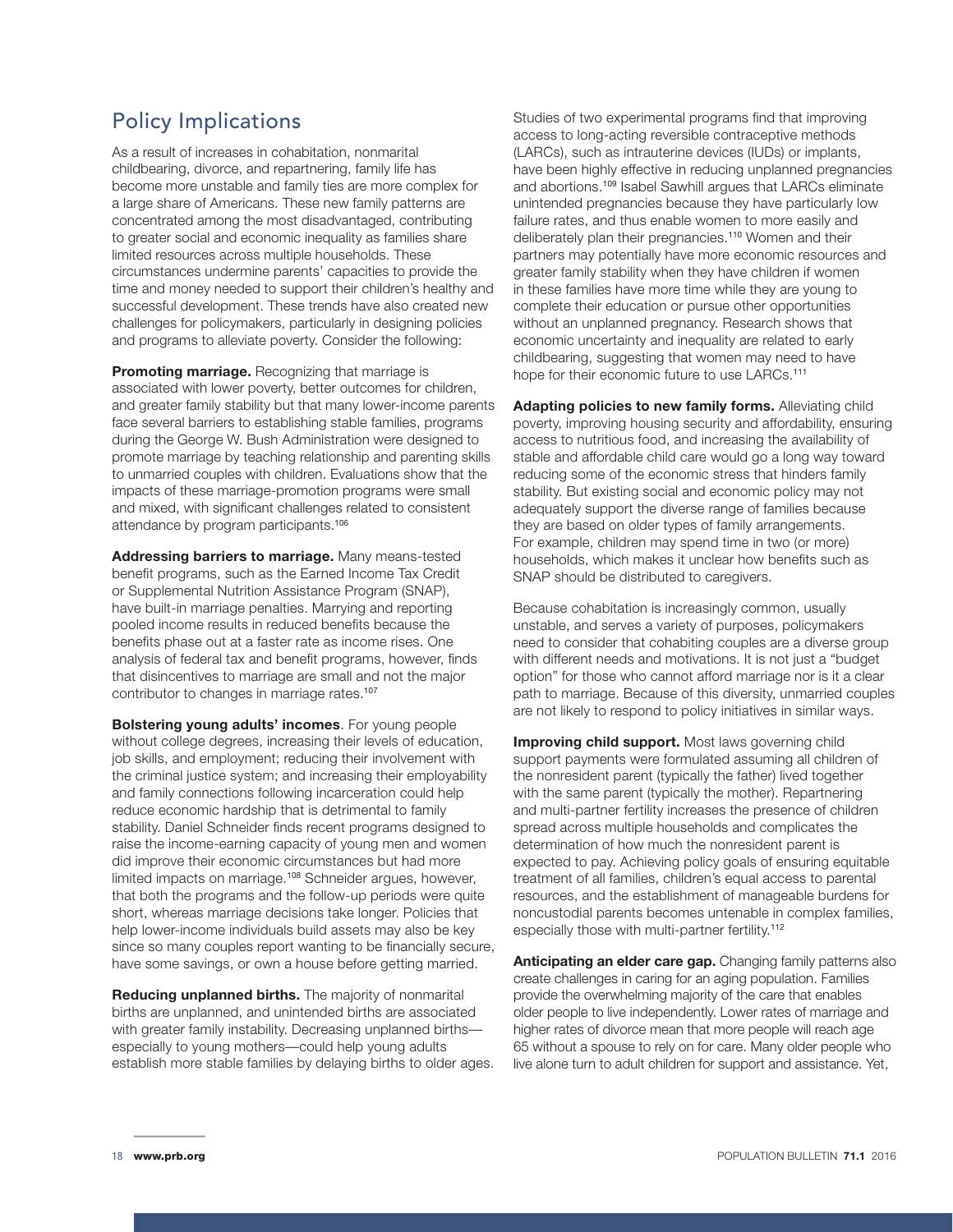surveys show that adult children feel less obligation to care for elderly stepparents or fathers with whom they did not reside during childhood. To address this potential care gap among baby boomers—who have divorced and repartnered more frequently than previous generations—researchers suggest expanding the availability of long-term care insurance, designing more aging-friendly neighborhoods, and planning for an increased demand for paid care services.<sup>113</sup>

**Tracking family trends.** To create effective public policies to support families and better target programs, we need to be able to accurately measure the composition, size, and living arrangements of families. Cohabitation, family instability, fluid family relationships, and family complexity result in members of a family residing in different households. Many surveys, such as the American Community Survey, are householdbased and only describe the relationship between the household head and each of the other household members. And children, especially those in complex families, are less likely to be counted.<sup>114</sup> Surveys that ask how each household member is related to all other household members—and if any household members have connections to other households—would provide a more complete and accurate picture of today's complex families.

## Conclusion

Changing marriage and childbearing patterns in the United States have led to more unstable living arrangements and complex family ties that affect the health and well-being of children and adults. The decline in marriage and increase in cohabitation has put more children at risk of growing up in poverty. Research increasingly shows that complex and unstable family settings threaten children's development, potentially limiting their life chances. In addition, an increase in the share of people who reach old age without a spouse or with weak ties to adult children could lead to an increase in unmet care needs and demands for paid care.

These new family patterns are disproportionately concentrated among typically disadvantaged populations men and women who have not completed a four-year college degree and racial/ethnic minorities, especially black men and women. This concentration is due to limited employment opportunities, low earnings, and relationship problems such as distrust and poor communication, which together pose significant barriers to the formation of stable families. These diverging pathways through marriage, cohabitation, and parenthood result in a larger share of children being born into fragile families—which may reinforce social, economic, and racial inequality in the United States. Taken together, the demographic trends and dynamics of family change discussed in this *Bulletin* point toward increasing risks for children, the elderly, and families, as well as potential impacts on government programs for both children and the elderly.

## References

- 1 Studies define parenting quality across many dimensions such as the frequency of parent and child engagement in activities, such as reading, going on outings, or eating meals together; levels of parental warmth, responsiveness, and sensitivity; the use of harsh or physical punishment; and neglectful activities such as leaving children unattended or reporting parental drug or alcohol problems. For example, see Lawrence M. Berger, "Socioeconomic Factors and Substandard Parenting," *Social Service Review* 81, no. 3 (2007): 485-522.
- 2 Andrew J. Cherlin, *The Marriage-Go-Round: The State of Marriage and the American Family Today* (New York: Knopf, 2009).
- 3 Dawn O. Braithwaite et al., "Constructing Family: A Typology of Voluntary Kin," *Journal of Social and Personal Relationships* 27, no. 3 (2010): 388-407.
- 4 Andrew J. Cherlin, "The Deinstitutionalization of American Marriage," *Journal of Marriage and Family* 66, no. 4 (2004): 848-61.
- 5 U.S. Census Bureau, Current Population Survey, March 2015; and U.S. Census Bureau, "Table MS-2. Estimated Median Age at First Marriage, by Sex: 1890 to the Present," Current Population Survey, March and Annual Social and Economic Supplements, 2015 and earlier, accessed at [http://www.census.gov/](http://www.census.gov/hhes/families/data/marital.html) [hhes/families/data/marital.html](http://www.census.gov/hhes/families/data/marital.html), on June 2, 2016.
- 6 Esther Lamidi, "Marriage in the U.S.: Twenty-Five Years of Change, 1989-2014," National Center for Family and Marriage Research Family Profile FP-15-17  $(2015)$
- 7 Joshua R. Goldstein and Catherine T. Kenney, "Marriage Delayed or Marriage Forgone? New Cohort Forecasts of First Marriage for U.S. Women," *American Sociological Review* 66, no. 4 (2001): 506-19; and Lamidi, "Marriage in the U.S."
- 8 Wendy Wang and Kim Parker, *Record Share of Americans Have Never Married: As Values, Economics and Gender Patterns Change* (Washington, DC: Pew Research Center, 2014).
- 9 Maria Sironi and Frank F. Furstenberg, "Trends in the Economic Independence of Young Adults in the United States: 1973-2007," *Population and Development Review* 38, no. 4 (2012): 609-30. Note: Being able to support oneself or a family of three is defined as having an income at least 200 percent of the poverty threshold for an individual or a family of three.
- 10 Daniel Schneider, "Wealth and the Marital Divide," *American Journal of Sociology* 117, no. 2 (2011): 627-67.
- 11 Fenaba R. Addo, "Debt, Cohabitation, and Marriage in Young Adulthood," *Demography* 51, no. 5 (2014): 1677-701.
- 12 Daniel Schneider and Adam Reich, "Marrying Ain't Hard When You Got a Union Card: Labor Union Membership and First Marriage," *Social Problems* 61, no. 4 (2014): 625-43.
- 13 Marcia Carlson, Sara McLanahan, and Paula England, "Union Formation in Fragile Families," *Demography* 41, no. 2 (2004): 237-61.
- 14 Sarah Wakefield, Hedwig Lee, and Christopher Wildeman, "Tough on Crime, Tough on Families? Criminal Justice and Family Life in America," *The Annals of the American Academy of Political and Social Science* 665, no. 1 (2016): 8-21.
- 15 Wendy D. Manning, Susan L. Brown, and Krista K. Payne, "Two Decades of Stability and Change in Age at First Union Formation," *Journal of Marriage and Family* 76, no. 2 (2014): 247-60.
- 16 Kristen Harknett and Arielle Kuperberg, "Education, Labor Markets, and the Retreat From Marriage," *Social Forces* 90, no. 1 (2011): 41-64.
- 17 Schneider, "Wealth and the Marital Divide."
- 18 Christine R. Schwartz, "Earnings Inequality and the Changing Association Between Spouses' Earnings," *American Journal of Sociology* 115, no. 5 (2010): 1524-57.
- 19 Manning, Brown, and Payne, "Two Decades of Stability and Change in Age at First Union Formation."
- 20 R. Kelly Raley, Megan M. Sweeney, and Danielle Wondra, "The Growing Racial and Ethnic Divide in U.S. Marriage Patterns," *The Future of Children* 25, no. 2 (2015): 89-109.
- 21 William Julius Wilson, *The Truly Disadvantaged: The Inner City, the Underclass, and Public Policy* (Chicago: University of Chicago Press, 1987).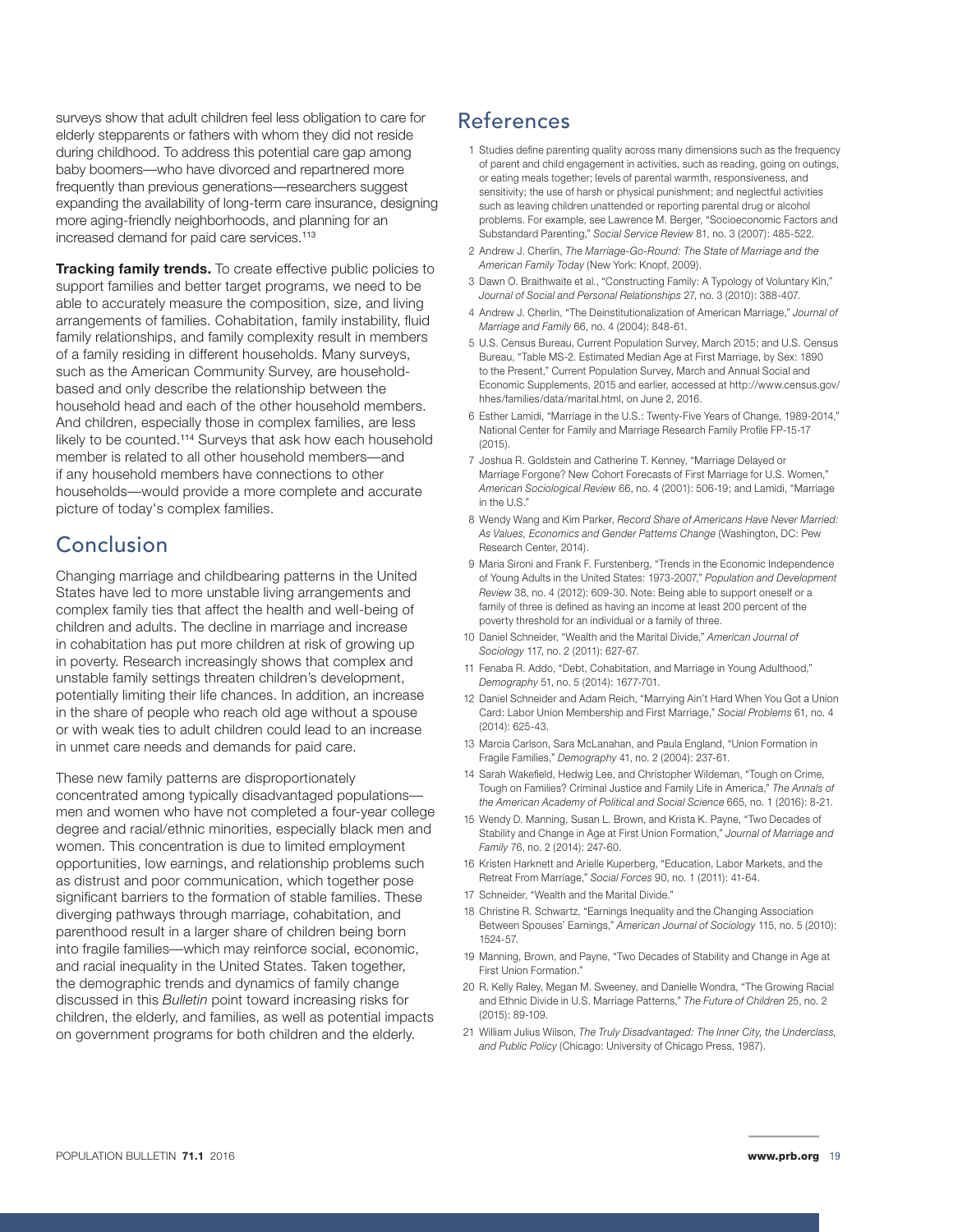- 22 R. Kelly Raley and Megan M. Sweeney, "Explaining Race and Ethnic Variation in Marriage: Directions for Future Research," *Race and Social Problems* 1, no. 3 (2009): 132-42; Daniel Lichter et al., "Race and the Retreat From Marriage: A Shortage of Marriageable Men?" *American Sociological Review* 57, no. 6 (1992): 781-99; and Raley, Sweeney, and Wondra, "The Growing Racial and Ethnic Divide in U.S. Marriage Patterns."
- 23 Leonard M. Lopoo and Bruce Western, "Incarceration and the Formation and Stability of Marital Unions," *Journal of Marriage and Family* 67, no. 3 (2005): 721-34.
- 24 Raley, Sweeney, and Wondra, "The Growing Racial and Ethnic Divide in U.S. Marriage Patterns."
- 25 Valerie Kincade Oppenheimer, Matthijs Kalmijn, and Nelson Lim, "Men's Career Development and Marriage Timing During a Period of Rising Inequality," *Demography* 34, no. 3 (1997): 311-30; and Schneider, "Wealth and the Marital Divide."
- 26 Manning, Brown, and Payne, "Two Decades of Stability and Change in Age at First Union Formation"; and Casey E. Copen, Kimberly Daniels, and William D. Mosher, "First Premarital Cohabitation in the United States: 2006-2010 National Survey of Family Growth," *National Health Statistics Reports* 64 (2013).
- 27 Copen, Daniels, and Mosher, "First Premarital Cohabitation in the United States."
- 28 Sheela Kennedy and Larry L. Bumpass, "Cohabitation and Children's Living Arrangements: New Estimates from the United States," *Demographic Research* 19 (2008): 1663-92.
- 29 Copen, Daniels, and Mosher, "First Premarital Cohabitation in the United States."
- 30 Jonathan Vespa, "Historical Trends in the Marital Intentions of One-Time and Serial Cohabitors," *Journal of Marriage and Family* 76, no. 1 (2014): 207-17; and Karen Benjamin Guzzo, "Trends in Cohabitation Outcomes: Compositional Changes and Engagement Among Never-Married Young Adults," *Journal of Marriage and Family* 76, no. 4 (2014): 826-42.
- 31 Copen, Daniels, and Mosher, "First Premarital Cohabitation in the United States"; and Matthew D. Bramlett and William D. Mosher, "Cohabitation, Marriage, Divorce, and Remarriage in the United States," National Center for Health Statistics, *Vital Health Statistics Report* 23, no. 22 (2002), accessed at www.cdc.gov/nchs/data/series/sr\_23/sr23\_022.pdf, on July 14, 2016.
- 32 Pamela J. Smock, Wendy D. Manning, and Meredith Porter, "'Everything's There Except Money': How Money Shapes Decisions to Marry Among Cohabitors," *Journal of Marriage and Family* 67, no. 3 (2005): 680-96; and Sharon Sassler and Amanda J. Miller, "Class Differences in Cohabitation Processes," *Family Relations* 60, no. 2 (2011): 163-77.
- 33 Jessica Cohen and Wendy Manning, "The Relationship Context of Premarital Serial Cohabitation," *Social Science Research* 39, no. 5 (2010): 766-76.
- 34 Daniel T. Lichter, Richard N. Turner, and Sharon Sassler, "National Estimates of the Rise in Serial Cohabitation," *Social Science Research* 39, no. 5 (2010): 754-65.
- 35 Wendy D. Manning and Bart Stykes, "Twenty-Five Years of Change in Cohabitation in the U.S., 1987-2013," National Center for Family and Marriage Research Family Profile FP-15-01 (2015).
- 36 Smock, Manning, and Porter, "'Everything's There Except Money.'"
- 37 Christina M. Gibson-Davis, "Money, Marriage, and Children: Testing the Financial Expectations and Family Formation Theory," *Journal of Marriage and Family* 71, no. 1 (2009): 146-60.
- 38 Shelly Lundberg and Robert Pollak, "The Evolving Role of Marriage: 1950- 2010," *The Future of Children* 25, no. 2 (2015): 29-50.
- 39 Manning and Stykes, "Twenty-Five Years of Change in Cohabitation in the U.S., 1987-2013."
- 40 Copen, Daniels, and Mosher, "First Premarital Cohabitation in the United States."
- 41 Sassler and Miller, "Class Differences in Cohabitation Processes."
- 42 Manning and Stykes, "Twenty-Five Years of Change in Cohabitation in the U.S., 1987-2013."
- 43 Copen, Daniels, and Mosher, "First Premarital Cohabitation in the United States."
- 44 Daniel T. Lichter, Sharon Sassler, and Richard N. Turner, "Cohabitation, Post-Conception Unions, and the Rise in Nonmarital Fertility," *Social Science Research* 47 (2014): 134-47.
- 45 Linda J. Waite and Maggie Gallagher, *The Case for Marriage: Why Married*  People Are Happier, Healthier, and Better Off Financially, (New York: Broadway Books, 2001).
- 46 Kelly Musick and Larry Bumpass, "Reexamining the Case for Marriage: Union Formation and Changes in Well-Being," *Journal of Marriage and Family* 74, no. 1 (2012): 1-18.
- 47 Arielle Kuperberg, "Reassessing Differences in Work and Income in Cohabitation and Marriage, *Journal of Marriage and Family* 74, no. 4 (2012): 688-707.
- 48 Paula England, Lawrence L. Wu, and Emily Fitzgibbons Shafer, "Cohort Trends in Premarital First Births: What Role for the Retreat From Marriage?" *Demography* 50, no. 6 (2013): 2075-104.
- 49 Christina Gibson-Davis and Heather Rackin, "Marriage or Carriage? Trends in Union Context and Birth Type by Education," *Journal of Marriage and Family*  76, no. 3 (2014): 509-19.
- 50 Wendy D. Manning, Susan L. Brown, and Bart Stykes, "Trends in Birth to Single and Cohabiting Mothers, 1980-2013," National Center for Family and Marriage Research Family Profile FP-15-03 (2015).
- 51 Sara McLanahan and Audrey N. Beck, "Parental Relationships in Fragile Families," *The Future of Children* 20, no. 2 (2010): 17-37.
- 52 Gibson-Davis and Rackin, "Marriage or Carriage?"
- 53 Esther Lamidi, "A Quarter Century of Change in Nonmarital Births: Racial/ Ethnic Differences," National Center for Family and Marriage Research Family Profile FP-16-04 (2016).
- 54 Lichter, Sassler, and Turner, "Cohabitation, Post-Conception Unions, and the Rise in Nonmarital Fertility."
- 55 Copen, Daniels, and Mosher, "First Premarital Cohabitation in the United **States**
- 56 Lichter, Sassler, and Turner, "Cohabitation, Post-Conception Unions, and the Rise in Nonmarital Fertility."
- 57 Kathryn Edin and Maria Kefalas, *Promises I Can Keep: Why Poor Women Put Motherhood Before Marriage* (Berkeley, CA: University of California Press, 2005).
- 58 Shelly Lundberg and Robert Pollak, "The Evolving Role of Marriage: 1950- 2010," *The Future of Children* 25, no. 2 (2015): 29-50.
- 59 Annette Lareau, *Unequal Childhoods: Race, Class, and Family Life* (Berkeley, CA: University of California Press, 2003).
- 60 Ariel Kalil, Rebecca Ryan, and Michael Corey, "Diverging Destinies: Maternal Education and the Developmental Gradient in Time With Children," *Demography 49,* no. 4 (2012): 1361-83; and Sabino Kornrich and Frank Furstenberg, "Investing in Children: Changes in Parental Spending on Children, 1972-2007," *Demography* 50, no. 1 (2012): 1-23.
- 61 Sheela Kennedy and Steven Ruggles, "Breaking Up is Hard to Count: The Rise of Divorce in the United States, 1980-2010," *Demography* 51, no. 2 (2014): 587-98.
- 62 Paul R. Amato, "Research on Divorce: Continuing Trends and New Developments," *Journal of Marriage and Family* 72, no. 3 (2010): 650-66; and Kennedy and Ruggles, "Breaking Up is Hard to Count."
- 63 Amato, "Research on Divorce."
- 64 Kennedy and Ruggles, "Breaking Up is Hard to Count."
- 65 Susan L. Brown and I-Fen Lin, "The Gray Divorce Revolution: Rising Divorce Among Middle-Aged and Older Adults, 1990-2010," *The Journals of Gerontology, Series B: Psychological Sciences and Social Sciences* 67, no. 6 (2012): 731-41.
- 66 Susan L. Brown and I-Fen Lin, "Gray Divorce: A Growing Risk Regardless of Class or Education," Council on Contemporary Families, Online Symposia, (Oct. 8, 2014), accessed at https://contemporaryfamilies.org/growing-riskbrief-report/, May 25, 2015.
- 67 Casey Copen et al., "First Marriages in the United States: Data From the 2006- 2010 National Survey of Family Growth," *National Health Statistics Report* 49 (2012).
- 68 Raley, Sweeney, and Wondra, "The Growing Racial and Ethnic Divide in U.S. Marriage Patterns."
- 69 Sara McLanahan and Isabel Sawhill, "Marriage and Child Wellbeing Revisted," *The Future of Children* 25, no. 2 (2015): 3-9.
- 70 Christine R. Schwartz and Hongyun Han, "The Reversal of the Gender Gap in Education and Trends in Marital Dissolution," *American Sociological Review* 79, no. 4 (2014): 605-29.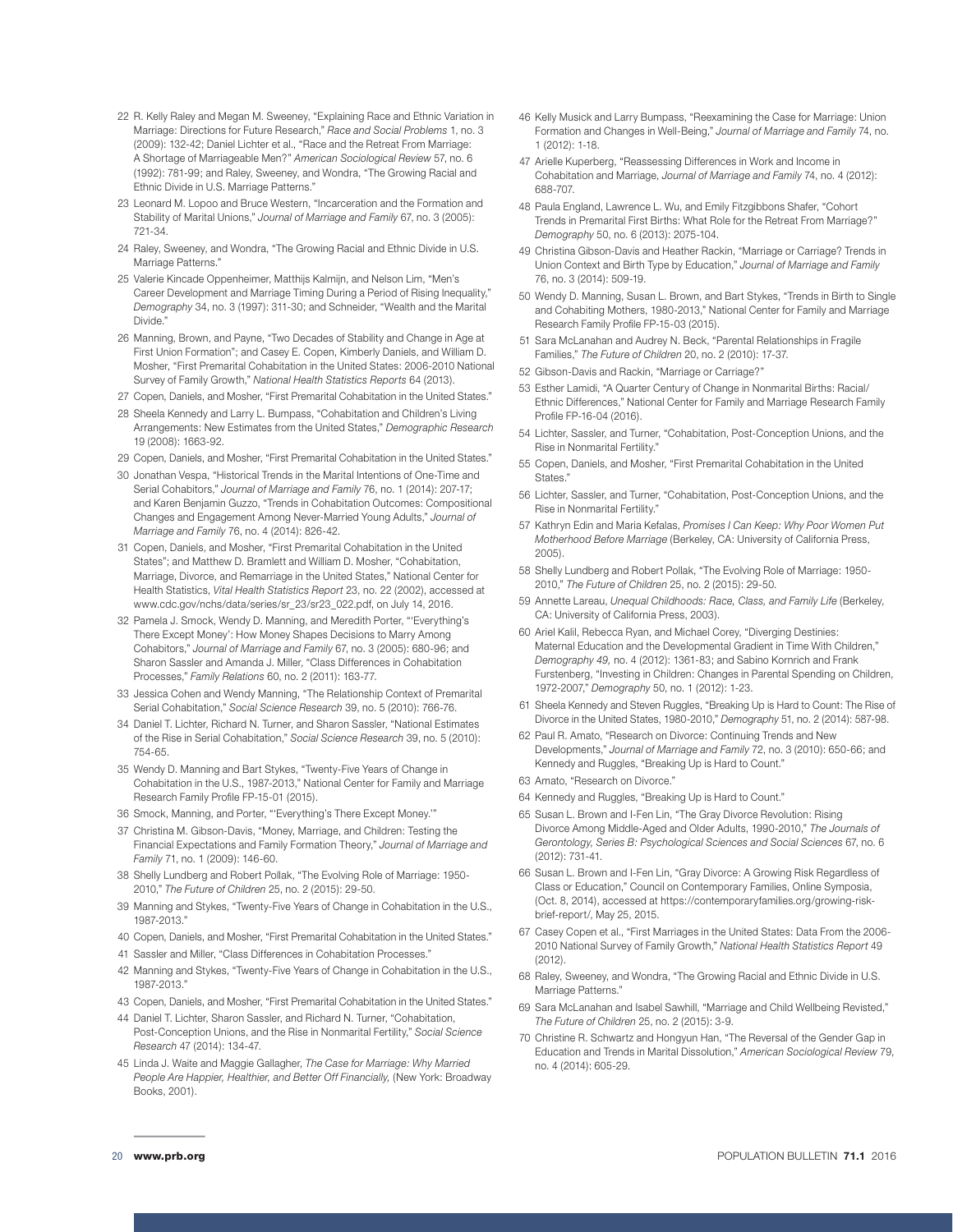- 71 Steven Ruggles and Sheela Kennedy, "Trends in Union Stability in the United States, 1980s-2010s," Minnesota Population Center Working Paper 2015-1  $(2015)$
- 72 Laura Tach and Kathryn Edin, "The Compositional and Institutional Sources of Union Dissolution for Married and Unmarried Parents in the United States," *Demography* 50, no. 5 (2013): 1789-818.
- 73 Claire M. Kamp Dush, "Marital and Cohabitation Dissolution and Parental Depressive Symptoms in Fragile Families," *Journal of Marriage and Family* 75, no. 1 (2013): 91-109.
- 74 Laura Tach and Alicia Eads, "Trends in the Economic Consequences of Marital and Cohabitation Dissolution in the United States," *Demography* 52, no. 2 (2015): 401-32.
- 75 Wendy D. Manning and Jessica A. Cohen, "Premarital Cohabitation and Marital Dissolution: An Examination of Recent Marriages," *Journal of Marriage and Family* 74, no. 2 (2012): 377-87.
- 76 Kelly Musick and Katherine Michelmore, "Change in the Stability of Marital and Cohabiting Unions Following the Birth of a Child," *Demography* 52, no. 5 (2015): 1463-85.
- 77 Jamie M. Lewis and Rose M. Kreider, "Remarriage in the United States," *American Community Survey Reports* ACS-30 (2015).
- 78 Krysta Payne, "The Remarriage Rate: Geographic Variation, 2013," National Center for Family and Marriage Research Family Profile FP-15-08 (2015).
- 79 Esther Lamidi, "Trends in Cohabitation: The Never Married and Previously Married, 1995-2014," National Center for Family and Marriage Research Family Profile FP-15-21 (2015).
- 80 Wendy Manning, "Remarriage in the United States: If At First They Don't Succeed Do Americans 'Try, Try Again?'" June 2, 2015, acccessed at https:// contemporaryfamilies.org/remarriage-brief-report/, on June 17, 2016.
- 81 Sarah W. Whitton et al., "Attitudes Toward Divorce, Commitment, and Divorce Proneness in First Marriages and Remarriages," *Journal of Marriage and Family*  75, no. 2 (2013): 276-87.
- 82 Catherine B. McNamee and R. Kelly Raley, "A Note on Race, Ethnicity and Nativity Differentials in Remarriage in the United States," *Demographic Research* 24 (2011): 293-312.
- 83 Maria Cancian and Daniel R. Meyer, "Testing the Economic Independence Hypothesis: The Effect of an Exogenous Increase in Child Support on Subsequent Marriage and Cohabitation," *Demography* 51, no. 3 (2014): 857-80.
- 84 Sharon H. Bzostek, Sara S. McLanahan, and Marcia J. Carlson, "Mothers' Repartnering After a Nonmarital Birth," *Social Forces* 90, no. 3 (2012): 817-41.
- 85 Jonathan Vespa, "Union Formation in Later Life: Economic Determinants of Cohabitation and Remarriage Among Older Adults," *Demography* 49, no. 3 (2012): 1103-25.
- 86 Claire Noël-Miller, "Partner Caregiving in Older Cohabiting Couples," *Journals of Gerontology, Series B: Psychological Sciences and Social Sciences* 66, no. 3 (2011): 341-53.
- 87 Susan L. Brown, Gary R. Lee, and Jennifer Roebuck Bulanda, "Cohabitation Among Older Adults: A National Portrait," *Journals of Gerontology, Series B: Psychological Sciences and Social Sciences* 61, no. 2 (2006): S71-9; and U.S. Census Bureau, Current Population Survey, 2010 Annual Social and Economic Supplement, accessed at http://www.census.gov/population/socdemo/hhfam/cps2010/tabUC3-all.xls, on June 9, 2016.
- 88 Susan L. Brown, Jennifer Roebuck Bulanda, and Gary R. Lee, "Transitions Into and Out of Cohabitation in Later Life," *Journal of Marriage and Family* 74, no. 4 (2012): 774-93.
- 89 Amanda K. Baumle, "Same-Sex Cohabiting Elders Versus Different-Sex Cohabiting and Married Elders: Effects of Relationship Status and Sex of Partner on Economic and Health Outcomes," *Social Science Research* 43 (2014): 60-73.
- 90 Susan L. Brown and Sayaka Kawamura, "Relationship Quality Among Cohabitors and Marrieds in Older Adulthood," *Social Science Research* 39, no. 5 (2010): 777-86.
- 91 Karen Benjamin Guzzo, "Twenty-Five Years of Change in Repartnering and Stepfamily Formation," Center for Family and Demographic Research Working Paper 2015-17 (2015).
- 92 Merril Silverstein and Roseann Giarrusso, "Aging and Family Life: A Decade Review," *Journal of Marriage and Family* 72, no. 5 (2010): 1039-58.
- 93 Pew Research Center, "A Portrait of Stepfamilies," Jan. 13, 2011, accessed at www.pewsocialtrends.org/2011/01/13/a-portrait-of-stepfamilies/, on May 3, 2016.
- 94 Judith A. Seltzer, Jenjira J. Yahirun, and Suzanne M. Bianchi, "Coresidence and Geographic Proximity of Mothers and Adult Children in Stepfamilies," *Journal of Marriage and Family* 75, no. 5 (2013): 1164-80.
- 95 Wendy Manning, Susan L. Brown, and J. Bart Stykes, "Family Complexity Among Children in the United States," *The Annals of the American Academy of Political and Social Science* 654, no. 1 (2014): 48-65.
- 96 Elizabeth Thomson and Sara S. McLanahan, "Reflections on 'Family Structure and Child Well-Being: Economic Resources vs. Parental Socialization,'" *Social Forces* 91, no. 1 (2012): 45-53; and Elizabeth Thomson, Thomas L. Hanson, and Sara S. McLanahan, "Family Structure and Child Well-Being: Economic Resources vs. Parent Socialization," *Social Forces* 73, no. 1 (1994): 221-42.
- 97 Marcia Carlson and Lawrence Berger, "What Kids Get From Parents: Packages of Parental Involvement Across Complex Family Forms," *Social Service Review* 87, no. 2 (2013): 213-49.
- 98 Cynthia Osborne and Sara McLanahan, "Partnership Instability and Child Well-Being," *Journal of Marriage and Family* 69, no. 4 (2007): 1065-83.
- 99 Dohoon Lee and Sara McLanahan, "Family Structure Transitions and Child Development: Instability, Selection, and Population Heterogeneity," *American Sociological Review* 80, no. 4 (2015): 738-63.
- 100 Marcia Carlson, "Adults Who Have Biological Children With More Than One Partner: Patterns and Implications for U.S. Families," Population Reference Bureau Policy Seminar (May 2011), accessed at [http://www.prb.org/](http://www.prb.org/Multimedia/Video/2011/multipartner-childbearing-policy-seminar.aspx) [Multimedia/Video/2011/multipartner-childbearing-policy-seminar.aspx](http://www.prb.org/Multimedia/Video/2011/multipartner-childbearing-policy-seminar.aspx), on May 25, 2016.
- 101 Cassandra Dorius and Karen Benjamin Guzzo, "The Long Arm of Maternal Multipartnered Fertility and Adolescent Well-Being," National Center for Family and Marriage Research Working Paper WP-13-04 (2013).
- 102 Paula Fomby, Joshua A. Goode, and Stefanie Mollborn, "Family Complexity, Siblings, and Children's Aggressive Behavior at School Entry," *Demography* 53, no. 1 (2016): 1-26.
- 103 Brandon Wagner et al., "Family Structure and Children's Telomere Lengths," paper delivered at the annual meeting of the Population Association of America, Washington, DC, April 1, 2016.
- 104 Colter Mitchell et al., "Social Disadvantage, Genetic Sensitivity, and Children's Telomere Length," *Proceedings of the National Academy of Sciences* 111, no. 16 (2014): 5944-9.
- 105 Lauren Gaydosh and Kathleen Mullan Harris, "Childhood Family Instability and Adult Health," paper delivered at the annual meeting of the Population Association of America, Washington, DC, March 31, 2016.
- 106 Ron Haskins, "The Family Is Here to Stay–Or Not," *The Future of Children* 25, no. 2 (2015): 129-53.
- 107 H. Elizabeth Peters, "Federal Policy, Marriage Incentives, and Father Involvement," Population Association of America and the Association of Population Centers congressional briefing (April 17, 2015), accessed at www. prb.org/Multimedia/Video/2015/marriage.aspx, on May 11, 2015.
- 108 Daniel Schneider, "Lessons Learned From Non-Marriage Experiments," *The Future of Children* 25, no. 2 (2015): 155-78.
- 109 Ron Haskins, Isabel Sawhill, and Sara McLanahan, *The Promise of Birth Control* (Princeton, NJ: The Future of Children, 2015).
- 110 Isabel V. Sawhill, *Generation Unbound: Drifting into Sex and Parenthood Without Marriage* (Washington, DC: Brookings Institution Press, 2014).
- 111 Melissa S. Kearney and Phillip B. Levine, "Income Inequality and Early Nonmarital Childbearing," *Journal of Human Resources* 49, no. 1 (2014): 1-31.
- 112 Maria Cancian and Daniel R. Meyer, "Who Owes What to Whom? Child Support Policy Given Multiple-Partner Fertility," *Social Service Review* 85, no. 4 (2011): 587-617.
- 113 Lindsay Ryan et al., "Cohort Differences in the Availability of Informal Caregivers: Are the Boomers at Risk?" *Gerontologist* 52, no. 2 (2012): 177-88.
- 114 U.S. Census Bureau, "The Undercount of Young Children," Feb. 2014, accessed at www.census.gov/content/dam/Census/library/workingpapers/2014/demo/2014-undercount-children.pdf, on June 8, 2016.